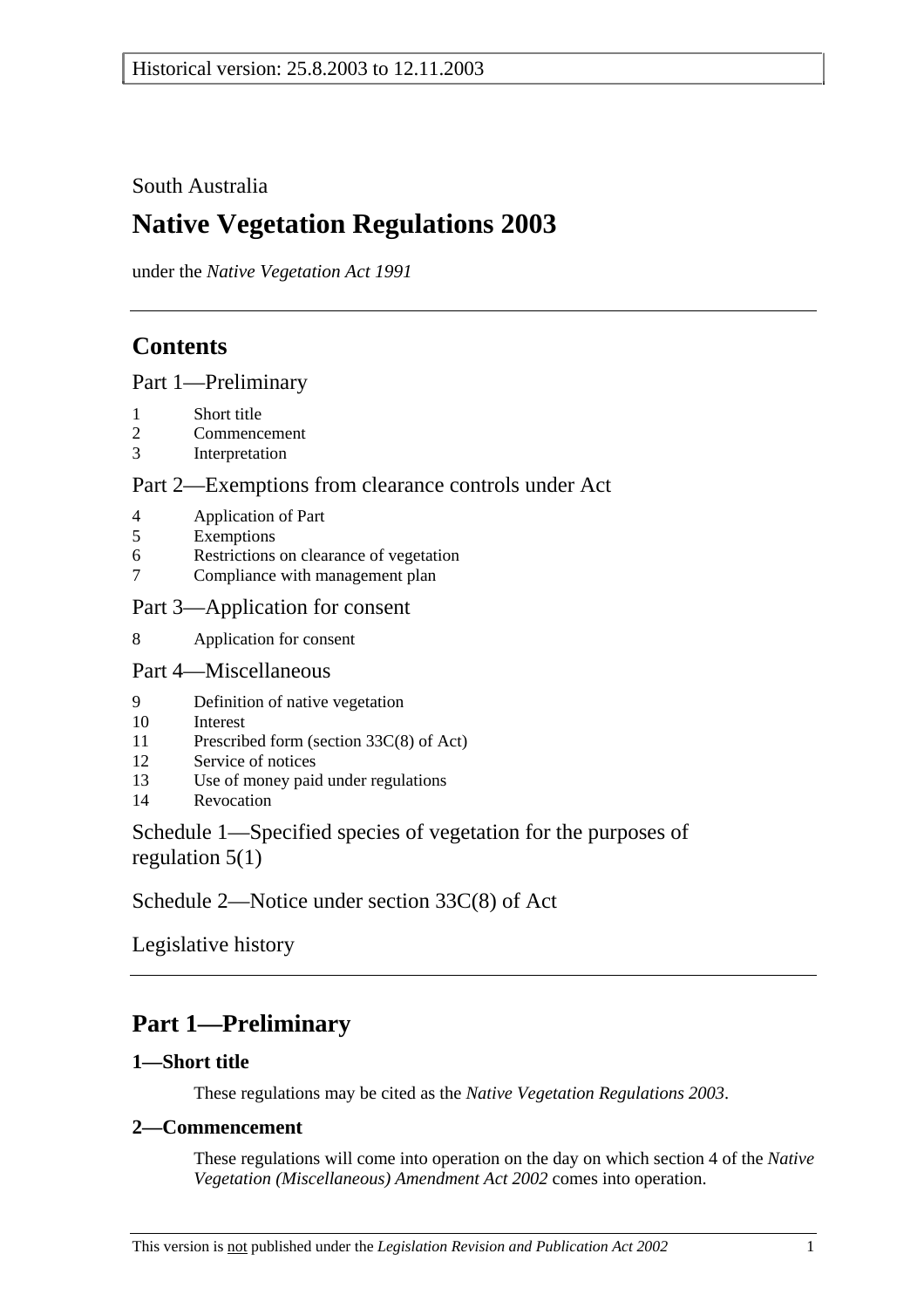### **3—Interpretation**

In these regulations, unless the contrary intention appears—

*Act* means the *Native Vegetation Act 1991*;

*building* means a building or structure that is permanently fixed to land so that it cannot be moved without dismantling or destroying it and—

- (a) includes a transportable building if the building is connected to a sewage system or a septic tank and then is not moved after it is first connected to that sewage system or septic tank; but
- (b) does not include a building or structure erected or placed on land in contravention of the *Development Act 1993* or a corresponding previous enactment;

*business day* means any day except Saturday, Sunday or a public holiday;

*C.F.S.* means the Country Fire Service;

*country* has the same meaning as in the *Country Fires Act 1989*;

*Development Plan* means a Development Plan under the *Development Act 1993*;

*dwelling* means a building or part of a building used as a self-contained residence;

*fence* means a fence consisting of posts and wire fixed permanently to land and designed for the purpose of controlling access by people or the movement of animals;

*fire-control purposes*—these are purposes associated with preventing or controlling the spread of fires or potential fires;

*infrastructure* means—

- (a) the infrastructure, equipment, structures, works and other facilities used in or in connection with the supply of water or electricity, gas or other forms of energy, the provision of telecommunications, or the drainage, removal or treatment of waste water or sewage; or
- (b) roads and their supporting structures or works; or
- (c) ports, wharfs, jetties, railways, trams and busways;

*private mine* means land declared under the *Mining Act 1971* to be a private mine;

*township of Robe* means the area shown as the township of Robe in the Development Plan that applies to that area of the State.

## **Part 2—Exemptions from clearance controls under Act**

### **4—Application of Part**

Exemptions under this Part do not extend to native vegetation growing or situated on land that is subject to a heritage agreement under the Act or a heritage agreement that was entered into in compliance with a condition of consent to clear native vegetation under the repealed Act unless the paragraph setting out the exemption explicitly extends its operation to that vegetation.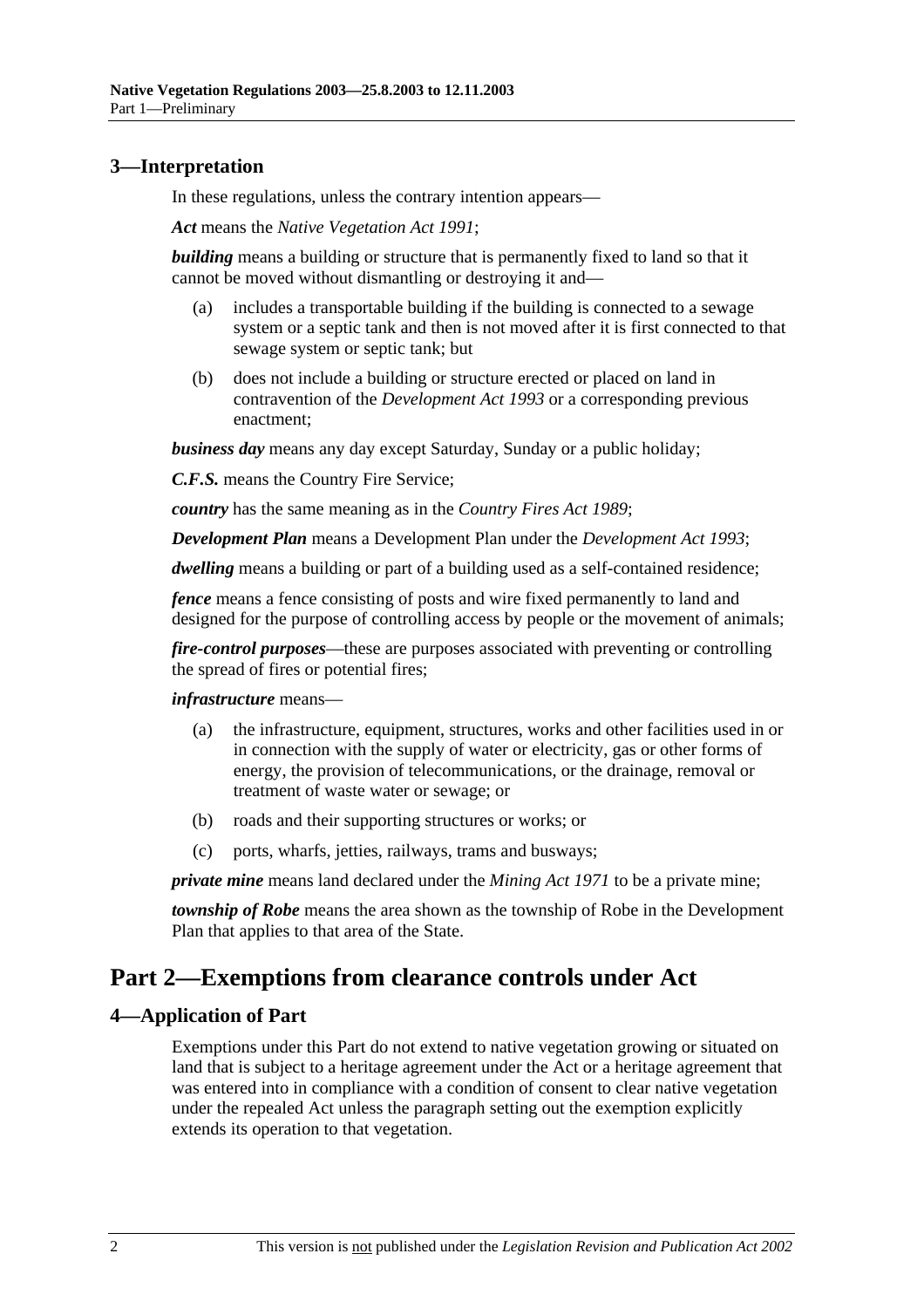### **5—Exemptions**

- (1) Pursuant to section 27(1)(b) of the Act, native vegetation may, subject to any other Act or law to the contrary, be cleared—
	- (a) if it is proposed to erect a building that is a dwelling or a structure or other facility that is ancillary to a dwelling and—
		- (i) any development authorisation for the erection of the dwelling or structure or other facility required by or under the *Development Act 1993* has been obtained; and
		- (ii) either—
			- (A) the vegetation—
				- does not comprise or form part of a stratum of native vegetation that is substantially intact; and
				- except where the dwelling is within a residential or township zone under the relevant Development Plan, does not include vegetation of the genus *Eucalyptus* with a stem diameter at 300 millimetres above the ground of 200 millimetres or more, or other vegetation with a stem diameter at the lowest point of the stem above ground level of 100 millimetres or more; or

 $(B)$ 

- the Council is satisfied that, after taking into account the need to preserve biological diversity and taking into account the needs of the owner of the land, the proposed site for the building is the most suitable that is available; and
- there is no other practicable alternative that would involve no clearance or the clearance of less vegetation or the clearance of vegetation that is less significant or (if relevant) the clearance of vegetation that has been degraded to a greater extent than the vegetation proposed to be cleared; and
- the clearance is undertaken in accordance with a management plan that has been approved by the Council and that results in a significant environmental benefit on the property where the building is to be situated, or the owner of the land (or a person acting on his or her behalf) has, on application to the Council to proceed with clearing the vegetation in accordance with this provision, made a payment into the Fund of an amount considered by the Council to be sufficient to achieve a significant environmental benefit in the manner contemplated by section 21(6) of the Act;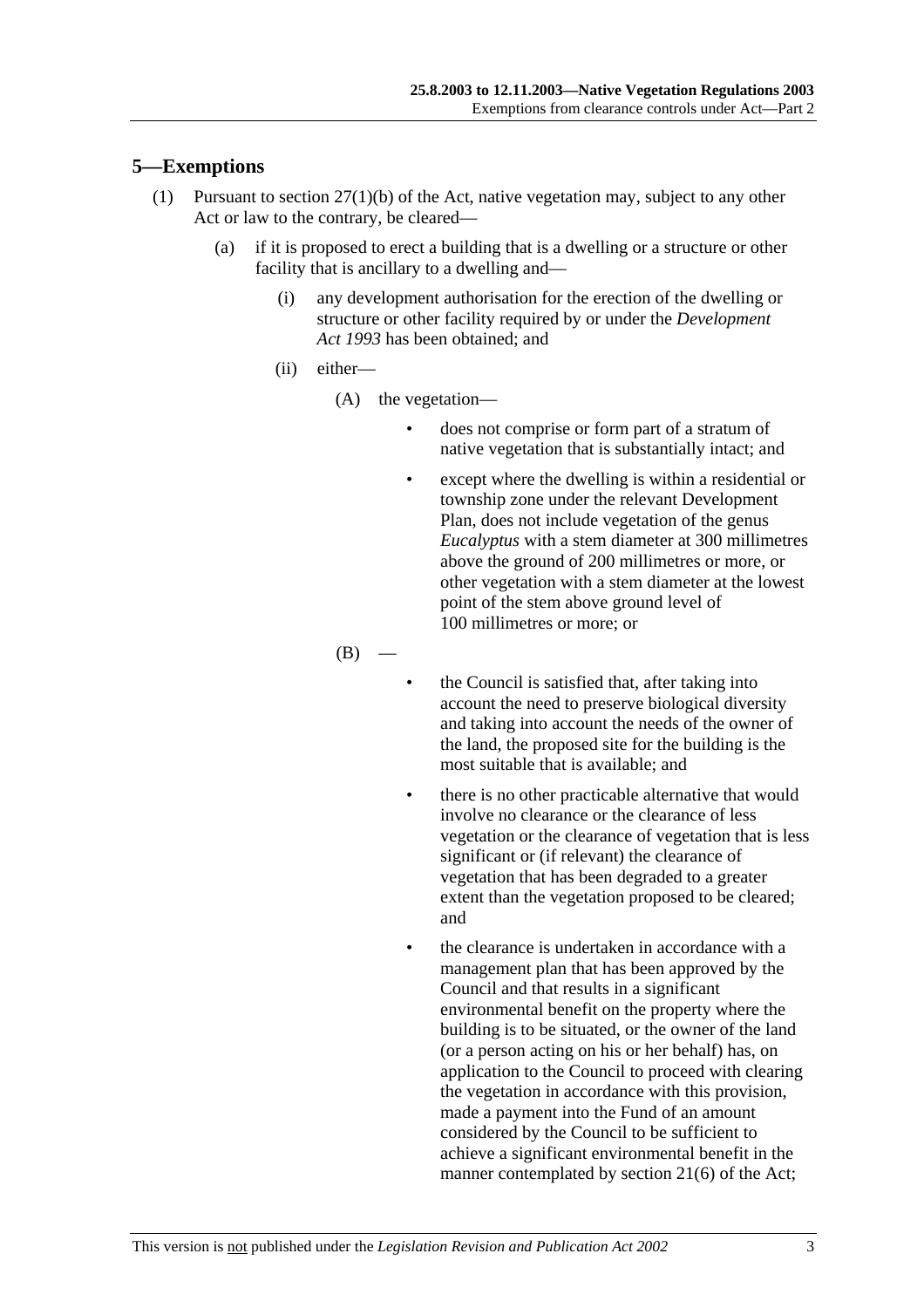- (b) if it is proposed to erect a building or a structure or other facility that is ancillary to a building, other than a dwelling or a structure or other facility that is ancillary to a dwelling, and—
	- (i) any development authorisation for the erection of the building or structure or other facility required by or under the *Development Act 1993* has been obtained; and
	- (ii) the vegetation—
		- (A) does not comprise or form part of a stratum of native vegetation that is substantially intact; and
		- (B) except where the building is within a tourist accommodation, business, centre, commerce, commercial, industrial, industry or office zone under the relevant Development Plan, does not include vegetation of the genus *Eucalyptus* with a stem diameter at 300 millimetres above the ground of 200 millimetres or more, or other vegetation with a stem diameter at the lowest point of the stem above ground level of 100 millimetres or more;
- $(c)$  if—
	- (i) the clearance is incidental to a proposed development to which section 48 of the *Development Act 1993* applies; and
	- (ii) an environmental impact statement, public environmental report or development report, and an Assessment Report, relating to the development have been prepared under that Act; and
	- (iii) the Minister responsible for the administration of the *Development Act 1993* referred the environmental impact statement, public environmental report or development report to the Native Vegetation Council for comment and report and—
		- (A) the Council provided comments which were included (wholly or substantially) in the relevant Assessment Report; or
		- (B) the Council failed to provide comments within 8 weeks after receiving the Minister's invitation for comment and report; and
	- (iv) the Governor has granted his or her consent to the proposed development under section 48 of the *Development Act 1993*; and
	- (v) the clearance is undertaken in accordance with that consent; and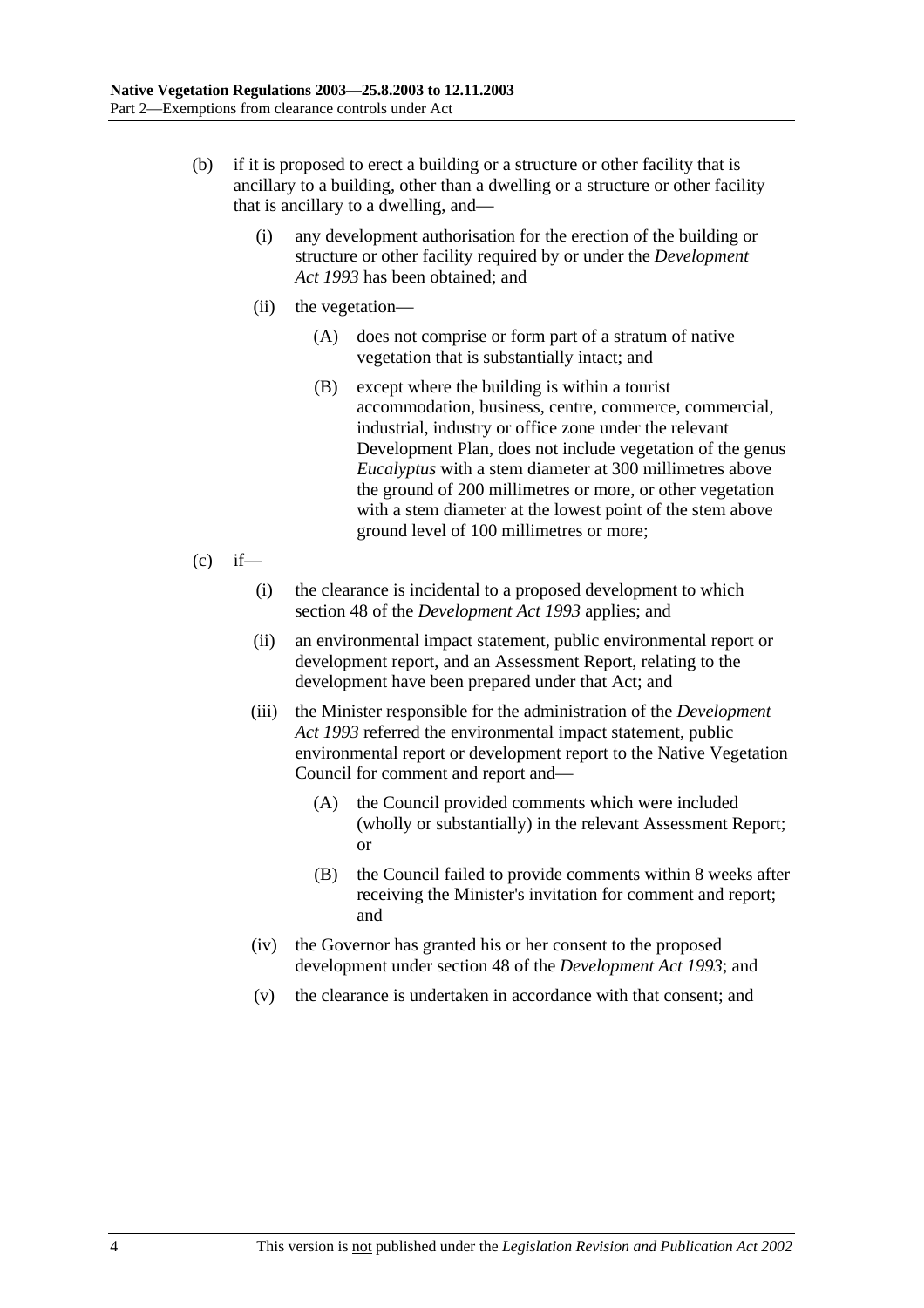(vi) the clearance is undertaken in accordance with a management plan that has been approved by the Council that results in a significant environmental benefit on the property where the development is being undertaken, or the owner of the land (or a person acting on his or her behalf) has, on application to the Council to proceed with clearing the vegetation in accordance with this provision, made a payment into the Fund of an amount considered by the Council to be sufficient to achieve a significant environmental benefit in the manner contemplated by section 21(6) of the Act;

(d) if—

 $(i)$ 

- (A) the clearance is incidental to the construction of a building or infrastructure and the Council is satisfied that the clearance is in the public interest; or
- (B) the clearance is required in connection with the provision of infrastructure or services to a building or proposed building, or to any place; and
- (ii) any development authorisation required by or under the *Development Act 1993* has been obtained; and
- (iii) the Council is satisfied that, after taking into account the need to preserve biological diversity and the nature and purposes of any proposed building or infrastructure that is yet to be constructed, the proposed site of the building or infrastructure is the most suitable that is available; and
- (iv) there is no other practicable alternative that would involve no clearance or the clearance of less vegetation or the clearance of vegetation that is less significant or (if relevant) the clearance of vegetation that has been degraded to a greater extent than the vegetation proposed to be cleared; and
- (v) the clearance is undertaken in accordance with a standard operating procedure determined or approved by the Council for the purposes of this provision or a management plan that has been approved by the Council, and either there will be a significant environmental benefit on the property where the clearance is being undertaken or within the same region of the State, or the owner of the land (or a person acting on his or her behalf) has, on application to the Council to proceed with clearing the vegetation in accordance with this provision, made a payment into the Fund of an amount considered by the Council to be sufficient to achieve a significant environmental benefit in the manner contemplated by section 21(6) of the Act;
- $(e)$  if—
	- (i) the clearance is incidental to the repair or maintenance work of the Crown; and
	- (ii) the person undertaking the clearance—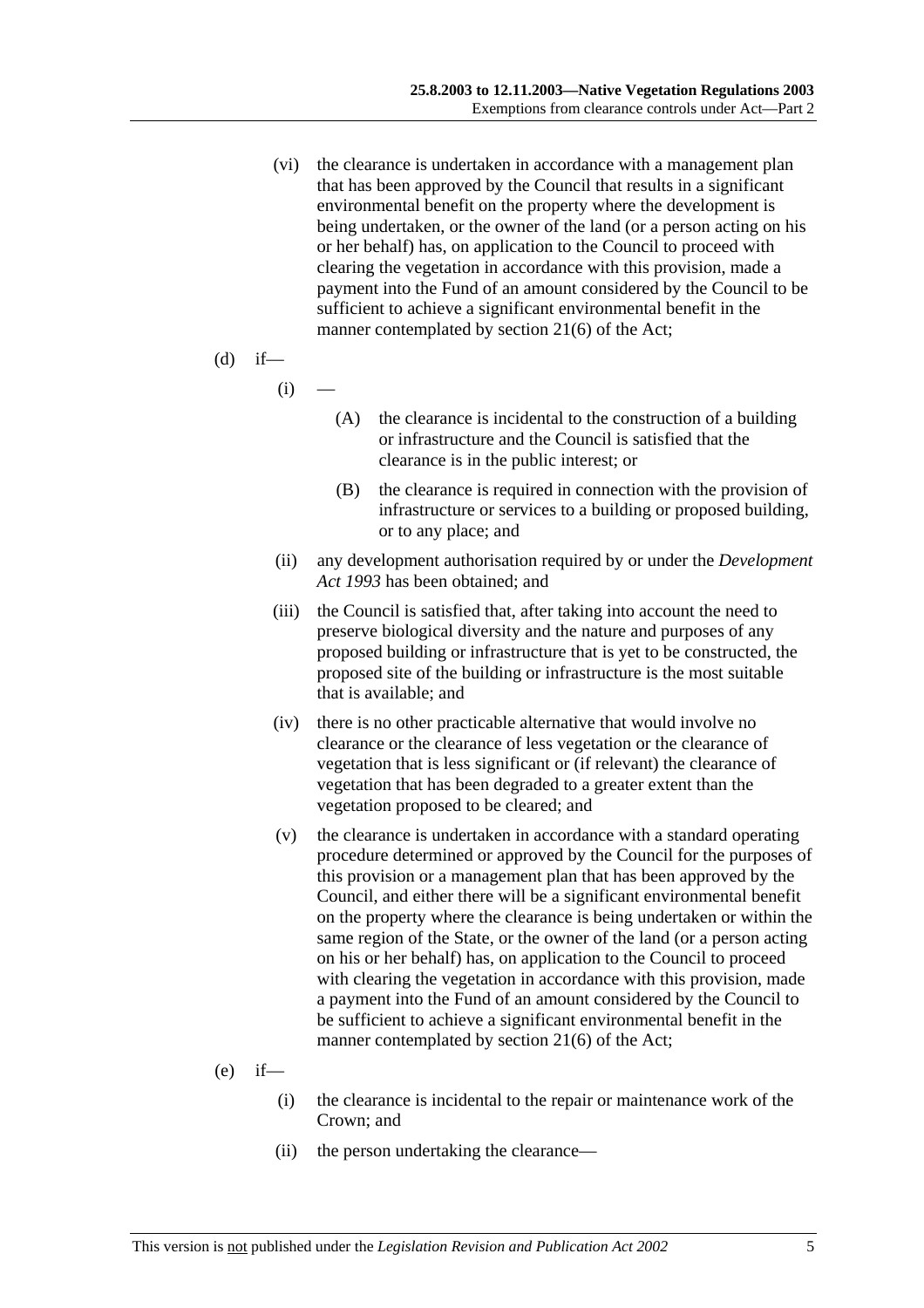- (A) has given at least 10 business days notice in writing outlining the proposed clearance to a person who has the care, control or management of the land before commencing the clearance (unless the land is under the care, control or management of the Crown); or
- (B) is acting in accordance with a standard operating procedure determined or approved by the Council for the purposes of this provision; or
- (C) is acting in a situation of urgency that requires action without delay; and
- (iii) the person undertaking the clearance complies with any guidelines relating to the protection of native vegetation from the spread of plant diseases or noxious weeds, or from unnecessary damage during the performance of any work, prepared by the Council in accordance with section 25 of the Act,

(and the operation of this paragraph extends to vegetation on land that is subject to a heritage agreement);

$$
(f) \quad \text{if} \quad
$$

 $(i)$ 

- (A) the clearance is being undertaken as part of the duty of an electricity entity under Part 5 of the *Electricity Act 1996*; or
- (B) the clearance is incidental to any repair or maintenance work of an electricity entity within the meaning of the *Electricity Act 1996*; and
- (ii) the person undertaking the clearance—
	- (A) is acting in accordance with the principles of vegetation clearance under the *Electricity Act 1996*; or
	- (B) has given at least 10 business days notice in writing outlining the proposed clearance to a person who has the care, control or management of the land before commencing the clearance (unless the land is under the care, control or management of the electricity entity); or
	- (C) is acting in accordance with a standard operating procedure determined or approved by the Council for the purposes of this provision; or
	- (D) is acting in a situation of urgency that requires action without delay; and
- (iii) the person undertaking the clearance complies with any guidelines relating to the protection of native vegetation from the spread of plant diseases or noxious weeds, or from unnecessary damage during the performance of any work, prepared by the Council in accordance with section 25 of the Act,

(and the operation of this paragraph extends to vegetation on land that is subject to a heritage agreement);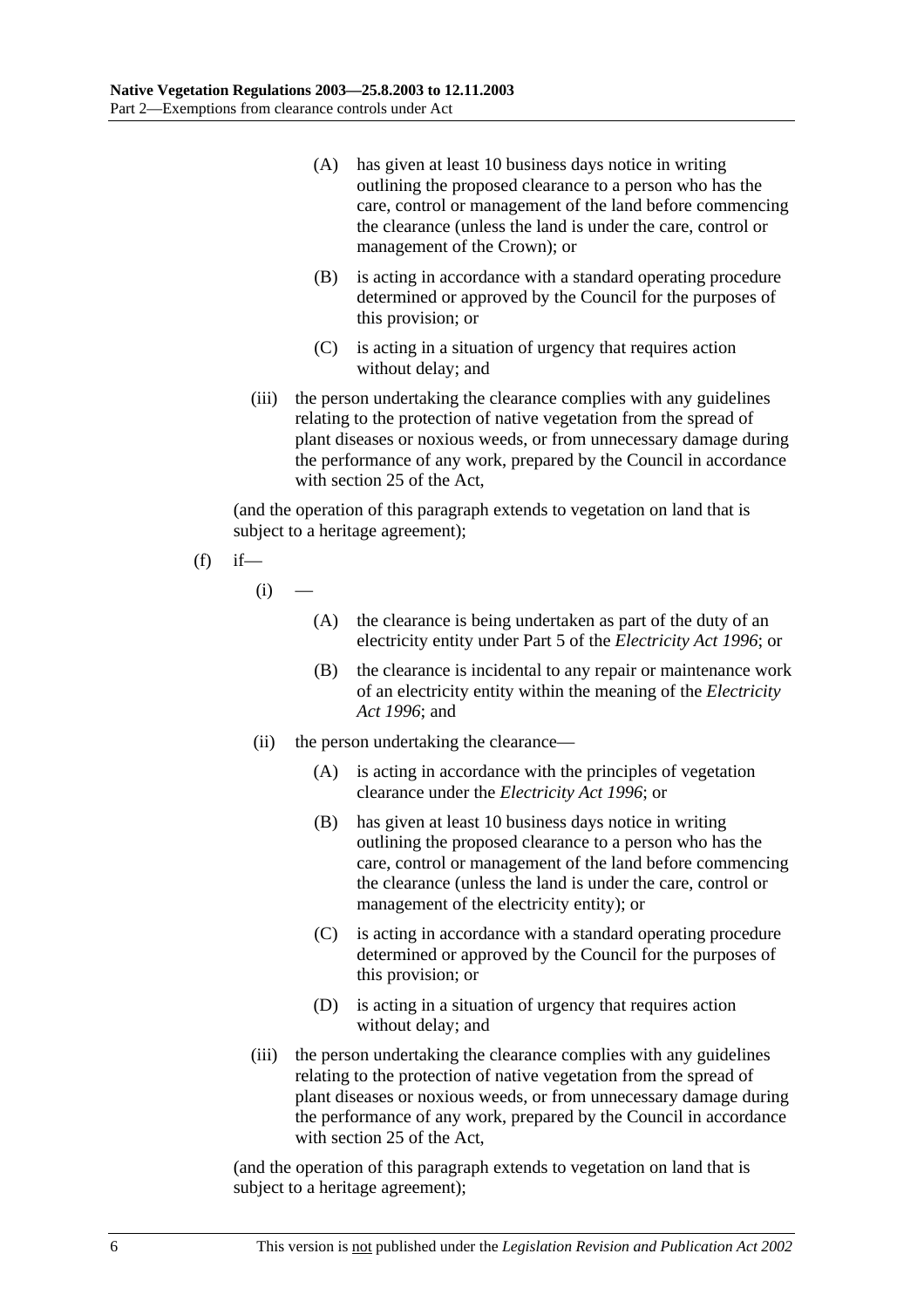$(g)$  if—

- (i) the clearance is incidental to the repair or maintenance of any infrastructure; and
- (ii) the person undertaking the clearance—
	- (A) has given at least 10 business days notice in writing outlining the proposed clearance to a person who has the care, control or management of the land before commencing the clearance (unless the land is under the care, control or management of the person who is responsible for the infrastructure); or
	- (B) in acting in accordance with a standard operating procedure determined or approved by the Council for the purposes of this provision; or
	- (C) is acting in a situation of urgency that requires action without delay; and
- (iii) the person undertaking the clearance complies with any guidelines relating to the protection of native vegetation from the spread of plant diseases or noxious weeds, or from unnecessary damage during the performance of any work, prepared by the Council in accordance with section 25 of the Act,

(and the operation of this paragraph extends to vegetation on land that is subject to a heritage agreement);

- $(h)$  if—
	- (i) the clearance is incidental to work being undertaken by or on behalf of the Commissioner of Highways; and
	- (ii) except where the clearance is incidental to repair or maintenance work, there is no other practicable alternative that would involve no clearance or the clearance of less vegetation or the clearance of vegetation that is less significant or (if relevant) the clearance of vegetation that has been degraded to a greater extent than the vegetation proposed to be cleared; and
	- (iii) either—
		- (A) the clearance is undertaken in accordance with a standard operating procedure determined or approved by the Council for the purposes of this provision or a management plan that has been approved by the Council, and either there will be a significant environmental benefit at the site of the relevant work or within the same region of the State, or the Commissioner of Highways or another person undertaking the work has, on application to the Council to proceed with clearing the vegetation in accordance with this provision, made a payment into the Fund of an amount considered by the Council to be sufficient to achieve a significant environmental benefit in the manner contemplated by section 21(6) of the Act; or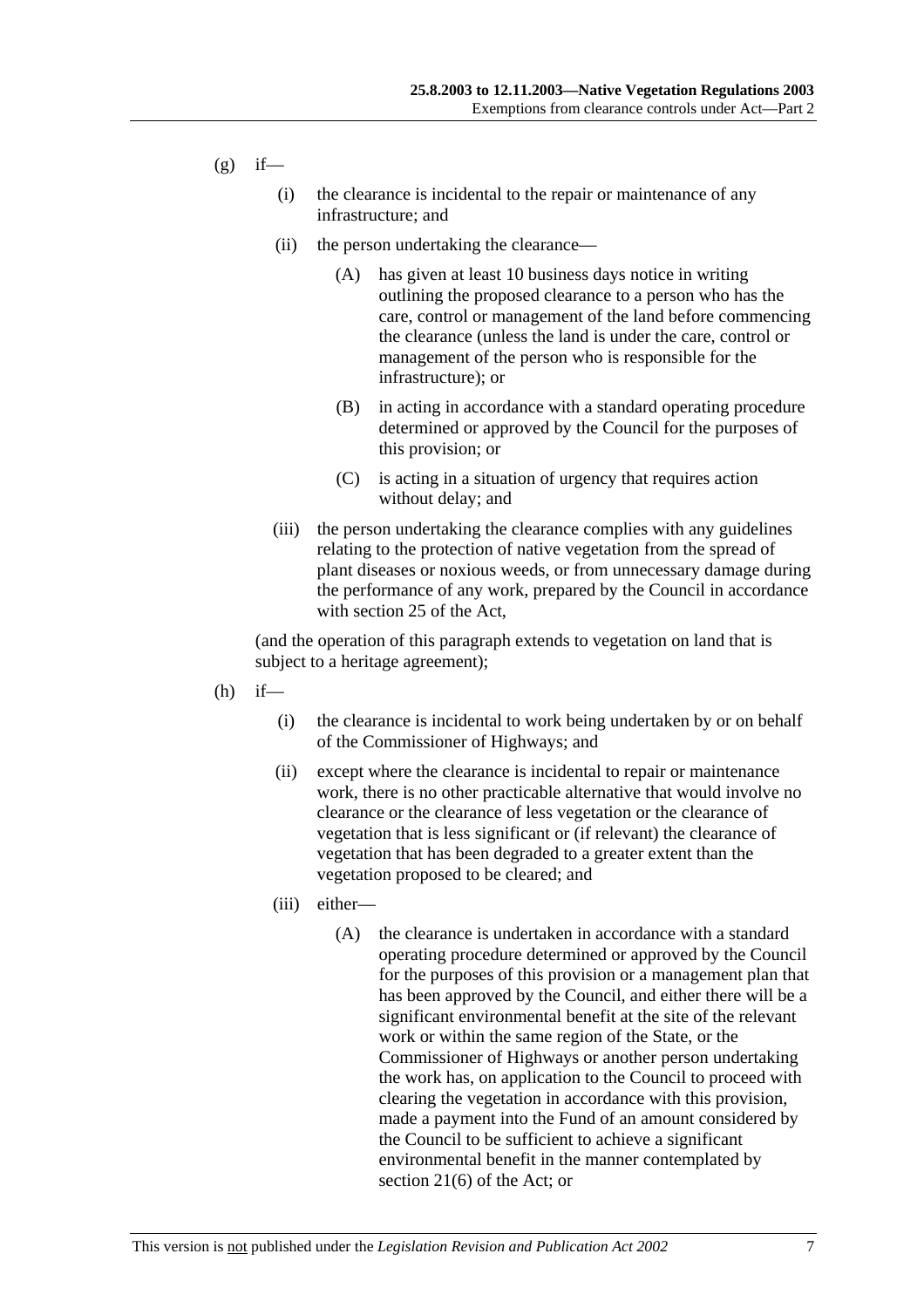- (B) the clearance is incidental to repair or maintenance work and the person undertaking the clearance
	- has given at least 10 business days notice in writing outlining the proposed clearance to a person who has the care, control or management of the land before commencing the clearance (unless the land is under the care, control or management of the Commissioner of Highways); or
	- is acting in accordance with a standard operating procedure determined or approved by the Council for the purposes of this provision; or
	- is acting in a situation of urgency that requires action without delay; and
- (iv) the person undertaking the clearance complies with any guidelines relating to the protection of native vegetation from the spread of plant diseases or noxious weeds, or from unnecessary damage during the performance of any work, prepared by the Council in accordance with section 25 of the Act;
- (i) if the clearance is incidental to the repair or maintenance of an existing dam;
- $(i)$  if—
	- (i) the clearance is incidental to the lawful construction of a new dam that will cover less than 200 square metres in surface area when full; and
	- (ii) the vegetation to be cleared comprises trees with a stem diameter at the lowest point on the stem above ground level of 150 millimetres or more; and
	- (iii) the land on which the vegetation is situated has been cleared of all other native vegetation and has been maintained during the immediately preceding 5 years for cultivation or pasture; and
	- (iv) the vegetation is not of a class specified in Schedule 1;
- $(k)$  if—
	- (i) the vegetation is growing or is situated within 20 metres of a dwelling (including a dwelling in the course of construction if the foundations, concrete slab or other footings have been completed); and
	- (ii) the clearance of the vegetation is to be undertaken—
		- (A) on land that is owned by the person or persons who own the land on which the dwelling is situated; or
		- (B) on other land and with the agreement in writing of the person or persons who own the land on which the clearance is to be undertaken; and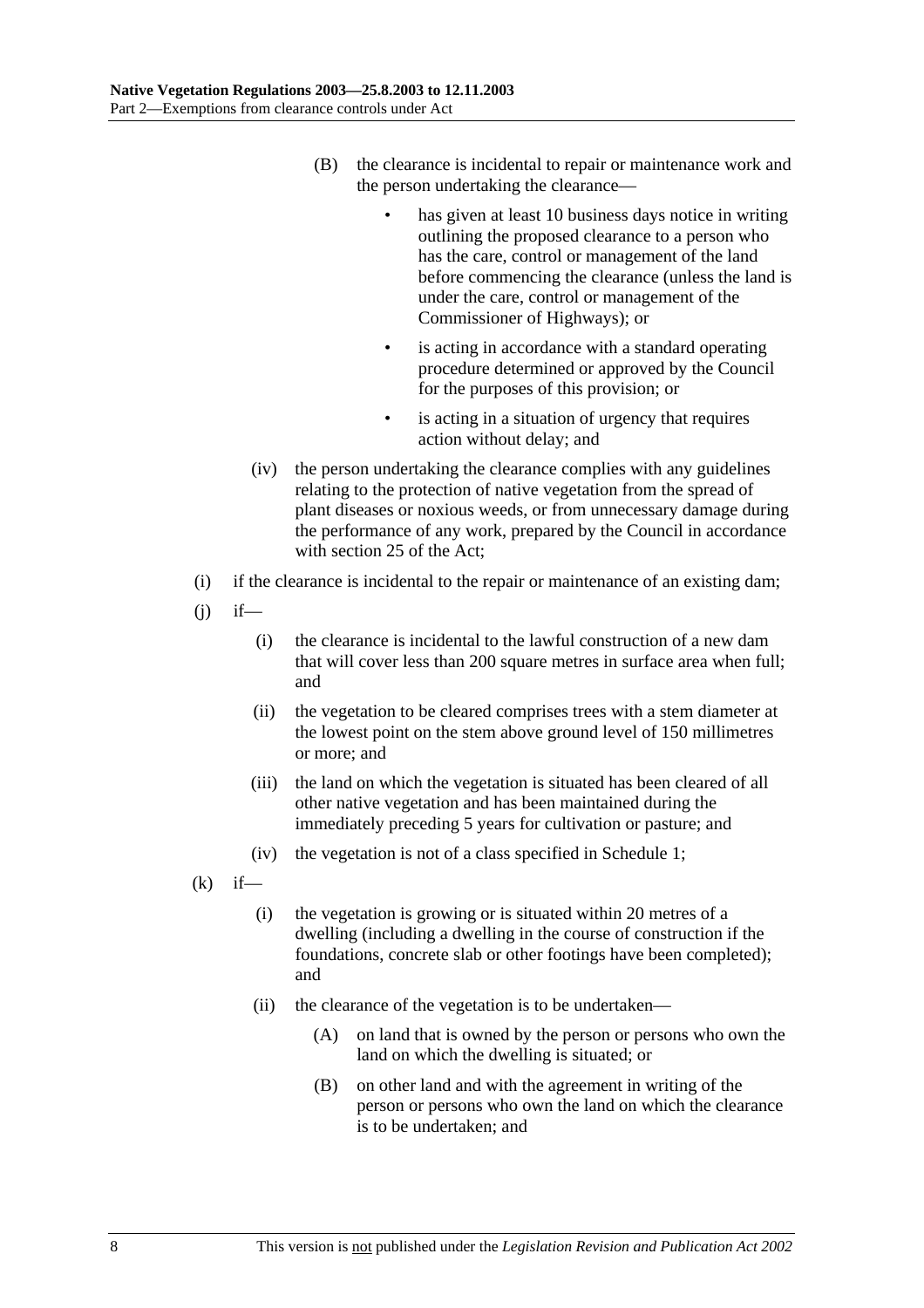- (iii) in a case involving the proposed clearance of vegetation of the genus *Eucalyptus* with a stem diameter at 300 millimetres above the ground of 200 millimetres or more situated in the country—the C.F.S. has given its approval to the clearance of the vegetation;
- $(l)$  if—
	- (i) a plant comprising native vegetation exceeds 2 metres in height; and
	- (ii) there is a danger that the plant will fall over or a limb or some other part of the plant will fall from it because of disease, wind damage or any other cause; and
	- (iii) there is a real risk of personal injury or damage to property if that occurs; and
	- (iv) it is not reasonably practicable to avoid the risk by avoiding the vicinity in which the plant is growing or is situated; and
	- (v) the state of the plant has been assessed by a person with expertise in the area of plant health, or by any other person acting in an emergency situation or in any other situation that gives rise to an immediate risk of personal injury or damage to property; and
	- (vi) the clearance is confined to removing the limb or other part of the plant causing the danger and only extends to destroying the plant if that is necessary to remove the existing danger,

(and the operation of this paragraph extends to vegetation on land that is subject to a heritage agreement);

- $(m)$  if—
	- (i) the purpose of the clearance is to reduce combustible material on land; and
	- (ii) the owner of the land or the district bushfire prevention committee under the *Country Fires Act 1989* for the area in which the land is situated has prepared a management plan that applies to the clearance of the vegetation and the Council has given its approval to the management plan after taking into account the operation of subregulation (2); and
	- (iii) the person who carries out the clearance complies with the requirements of the management plan;
- $(n)$  if—
	- (i) the only purpose of the clearance is to protect a dwelling or other building from the threat of fire; and
	- (ii) the person undertaking the clearance complies with any guidelines relating to the clearance of vegetation near buildings to protect the buildings from fire prepared by the Council in accordance with section 25 of the Act;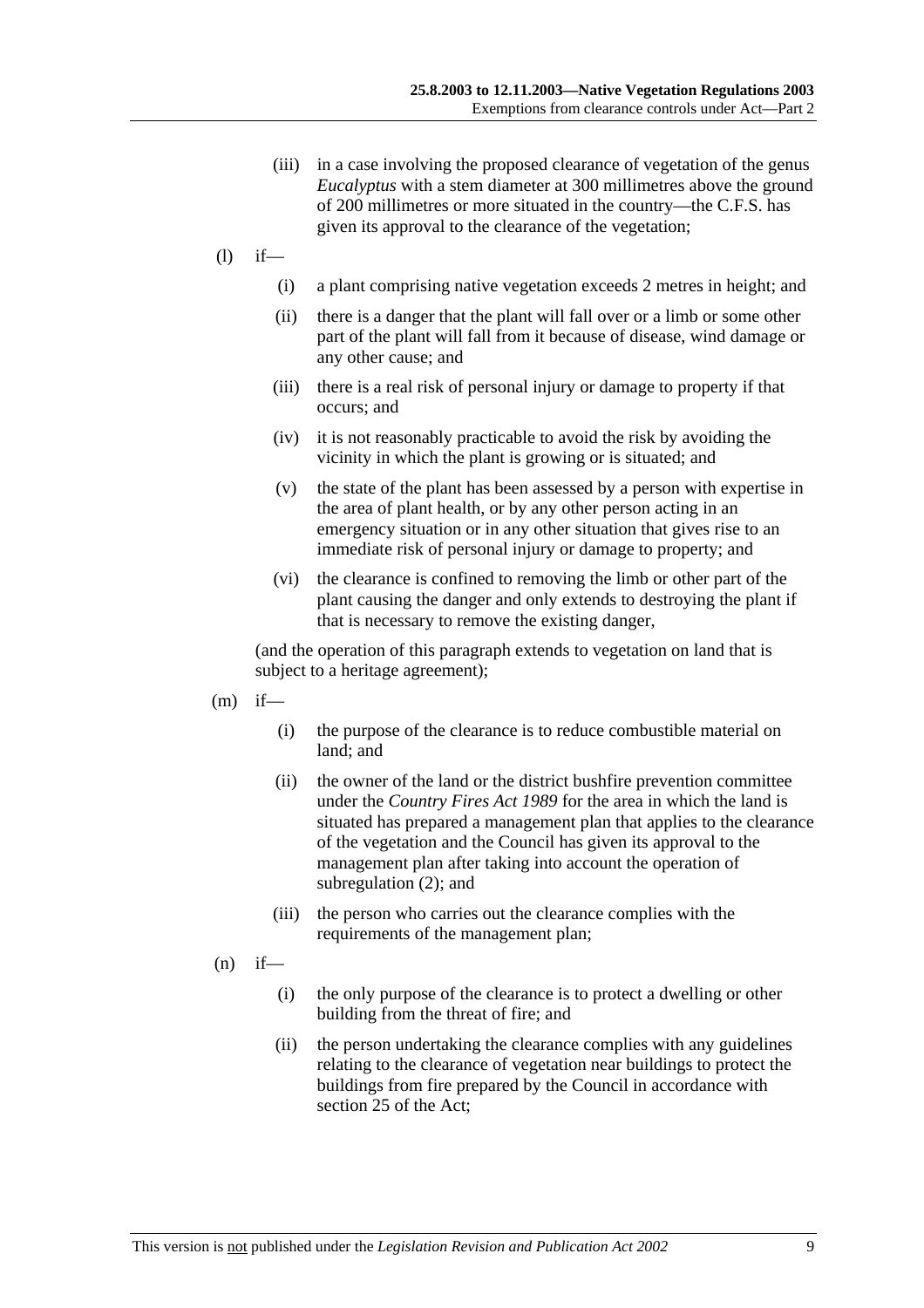- (o) by a C.F.S. officer or any other member of the C.F.S. acting under section 54 of the *Country Fires Act 1989*, or by any other person acting with the authority of a C.F.S. officer or other member of the C.F.S. under that section (and the operation of this paragraph extends to vegetation on land that is subject to a heritage agreement);
- (p) by the State Co-ordinator or an authorised officer acting under section 15 of the *State Disaster Act 1980* (and the operation of this paragraph extends to vegetation on land that is subject to a heritage agreement);
- $(q)$  if—
	- (i) the clearance is solely for the purpose of providing firewood for use by the owner of the land on which the vegetation was growing or was situated for the purpose of domestic heating or cooking; and
	- (ii) the quantity of firewood provided by the clearance when aggregated with the quantity of firewood (if any) previously provided by clearance under this paragraph (or a previous corresponding paragraph) and not yet burnt does not exceed 6 cubic metres when calculated over the immediately preceding period of 2 years; and
	- (iii) the vegetation has a stem diameter at 300 millimetres from the base of the plant of 200 millimetres or less; and
	- (iv) in the case of living vegetation—the clearance does not kill the vegetation, does not prevent regrowth, and is undertaken at least 300 millimetres above the base of the plant; and
	- (v) either—
		- (A) the vegetation is not of a class specified in Schedule 1; or
		- (B) the clearance complies with guidelines prepared by the Council for the purposes of this provision;
- $(r)$  if—
	- (i) the clearance is solely for the purpose of—
		- (A) providing fence posts for the construction of permanent fencing on the land on which the vegetation was growing or was situated (or on other land owned by the owner of the land on which the vegetation was growing or was situated) for the purpose of controlling access by people or the movement of animals and is consistent with practices undertaken on the land over the immediately preceding period of 25 years; or
		- (B) repairing an existing fence on the land on which the vegetation was growing or was situated (or on the other land owned by the owner of the land on which the vegetation was growing or was situated) for the purpose of controlling access by people or the movement of animals; and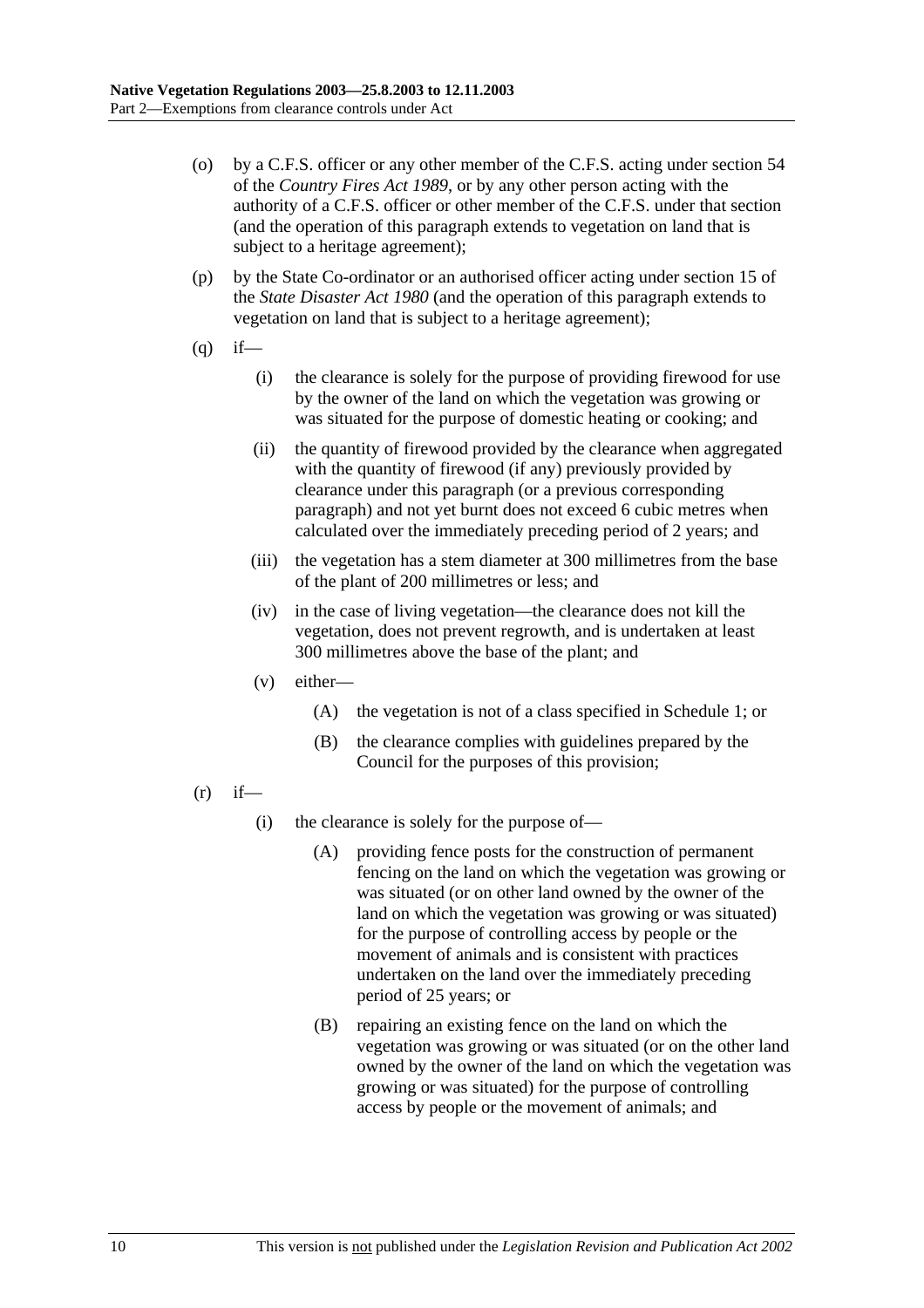- (ii) the quantity of fence posts provided by the clearance when aggregated with the quantity of fence posts (if any) previously provided by clearance under this paragraph (or a previous corresponding paragraph) and not yet used does not exceed the quantity required by the plans the owner has when the clearance occurs for the construction of fencing on his or her land in the period of 2 years from the time of clearance; and
- (iii) the vegetation has a stem diameter at 300 millimetres from the base of the plant of 200 millimetres or less; and
- (iv) in the case of living vegetation—
	- (A) the vegetation was growing on land subject to a pastoral lease under the *Pastoral Land Management and Conservation Act 1989* the terms of which explicitly provide that vegetation on the land may be cleared for the sole purpose of providing fence posts; or
	- (B) the clearance does not kill the vegetation, does not prevent regrowth and is undertaken at least 300 millimetres above the base of the plant; and
- (v) the clearance has been undertaken in accordance with a management plan that has been approved by the Council; and
- (vi) either—
	- (A) the vegetation is not of a class specified in Schedule 1; or
	- (B) the clearance complies with guidelines prepared by the Council for the purposes of this provision;
- (s) if the clearance is for the purpose of providing a strip of cleared land of not more than 5 metres in width on either side or both sides of an existing fence or of a fence in the course of construction to provide access for the purpose of maintaining or establishing the fence and—
	- (i) the fence is reasonably required to control access by people or the movement of animals; and
	- (ii) the clearance is required to give reasonable access to the fence and is limited to the extent reasonably required to achieve that access; and
	- (iii) there is no other practicable alternative (including, in the case of a new fence, to the position of the fence) that would involve no clearance or the clearance of less vegetation or the clearance of vegetation that is less significant or (if relevant) the clearance of vegetation that has been degraded to a greater extent than the vegetation proposed to be cleared,

(and the operation of this paragraph extends to vegetation on land that is subject to a heritage agreement but does not apply to vegetation on a road reserve);

 (t) if the clearance is for the purpose of establishing or maintaining an existing track that is not more than 5 metres in width for use by vehicles having at least 4 wheels and—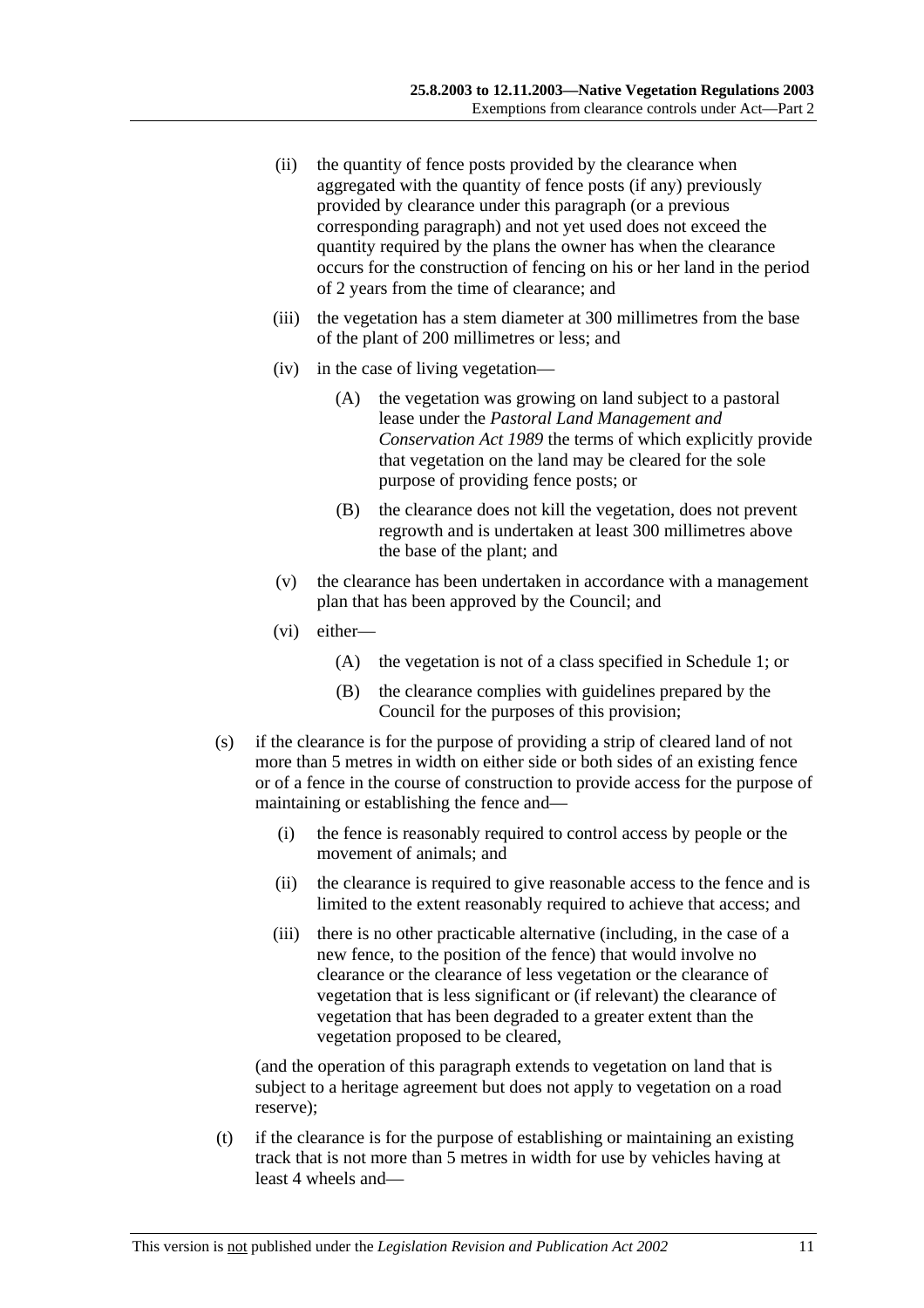- (i) the track is reasonably required to provide access; and
- (ii) the clearance is limited to the extent reasonably required to achieve the relevant purpose; and
- (iii) there is no other practicable alternative (including, in the case of a new track, to the position of the track) that would involve no clearance or the clearance of less vegetation or the clearance of vegetation that is less significant or (if relevant) the clearance of vegetation that has been degraded to a greater extent than the vegetation proposed to be cleared,

(but this paragraph does not apply to vegetation on a road reserve);

- (u) if the clearance is for the purpose of establishing or maintaining a walking track that is not more than 1 metre in width and—
	- (i) the track is used, or is genuinely expected to be used, by pedestrians; and
	- (ii) there is no other practicable alternative (including, in the case of a new track, to the position of the track) that would involve no clearance or the clearance of less vegetation or the clearance of vegetation that is less significant or (if relevant) the clearance of vegetation that has been degraded to a greater extent than the vegetation proposed to be cleared,

(but this paragraph does not apply to vegetation on a road reserve);

- (v) if the clearance is for a fuel break for fire-control purposes and—
	- (i) the fuel break is not more than 5 metres in width or such lesser width that when added to the width of adjacent land that is cleared (or sufficiently cleared) for fuel break purposes or is the subject of consent granted by the Council for clearance to an extent that is sufficient for fuel break purposes is not more than 5 metres in width and the fuel break is along an existing fence-line (and within 5 metres of the fence); or
	- (ii) the fuel break is not more than 7.5 metres in width or such lesser width that when added to the width of adjacent land that is cleared (or sufficiently cleared) for fuel break purposes is not more than 7.5 metres in width and—
		- (A) the fuel break is on the boundary between land owned by different persons; and
		- (B) all, or a substantial part, of the vegetation to be cleared is part of an area of a mallee scrub community that is the subject of a declaration by the Council under subregulation (7) that is in force; and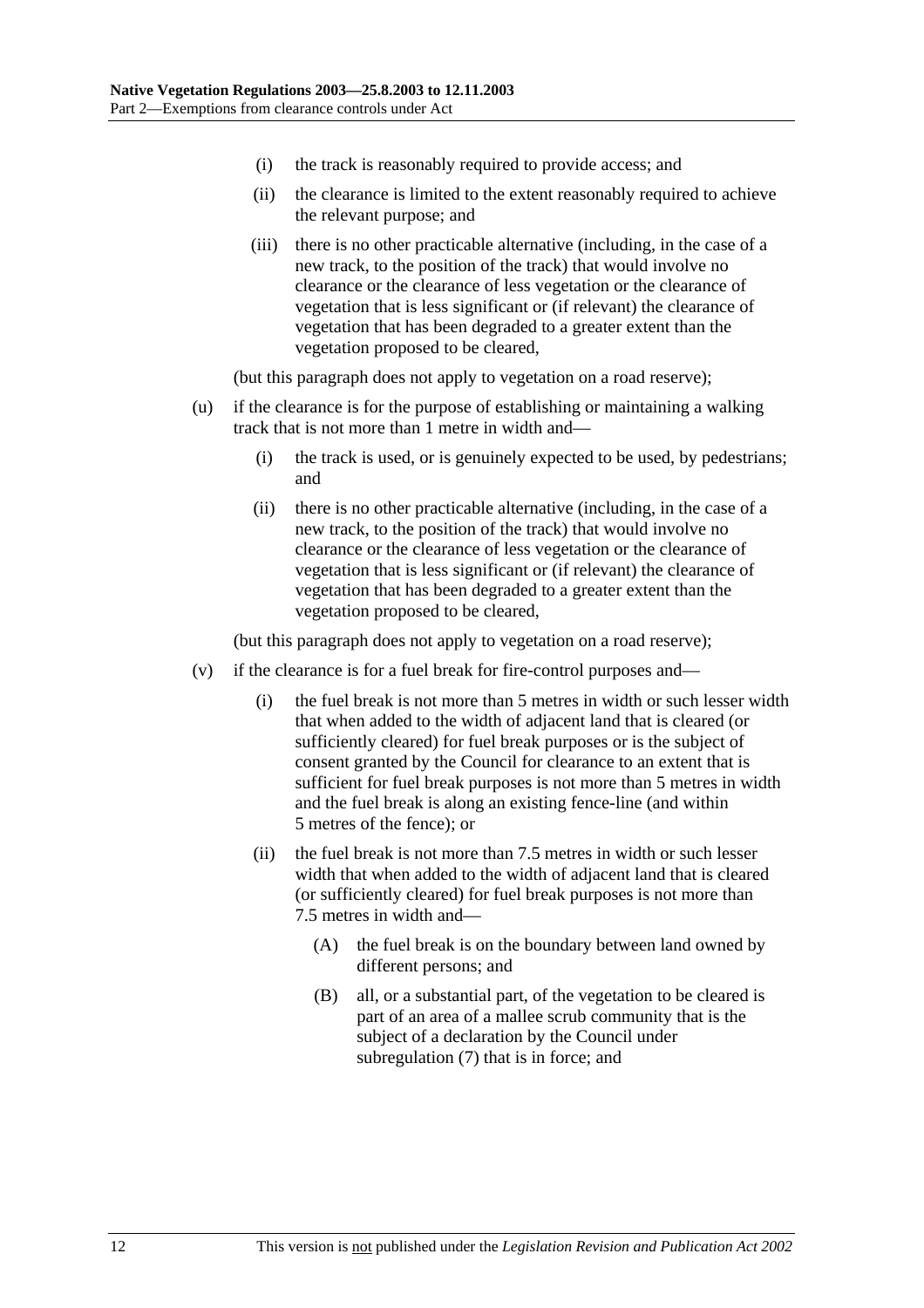- (C) where the full width of the fuel break or of any part of it is within the area referred to in subsubparagraph (B), the distance of all points on the lateral boundaries of the fuel break, or that part of it that is within the area, is at least 100 metres from every point on the boundaries of the area; or
- (iii) the fuel break is not more than 15 metres in width or such lesser width that when added to the width of adjacent land that is cleared (or sufficiently cleared for fuel break purposes) is not more than 15 metres in width and—
	- (A) the fuel break is situated on a property the sole use, or one of the principal uses, of which is primary production; and
	- (B) the purpose of the fuel break is to protect that property; and
	- (C) the fuel break is situated within the area of a rural council as defined in the *Country Fires Act 1989* and the district bushfire prevention committee established under the *Country Fires Act 1989* for that area has given its consent to the clearance after taking into account the operation of subregulations  $(3)$ ,  $(4)$  and  $(5)$ ; and
	- (D) the clearance is at least 200 metres from another fuel break cleared under this paragraph (other than a fuel break that runs at right-angles, or approximately at right-angles, to the fuel break that is being cleared), and the clearance complies with any guidelines prepared by the Council for the purposes of this subparagraph,

(but this paragraph does not apply to vegetation on a road reserve);

- (w) if the clearance is for a fuel break for fire-control purposes and—
	- (i) the owner of the land on which the vegetation is growing or the district bushfire prevention committee under the *Country Fires Act 1989* for the area in which the land is situated has prepared a management plan that applies to the clearance of the vegetation and the Council has given its approval to the management plan; and
	- (ii) the person undertaking the clearance does so in accordance with the management plan,

(but this paragraph does not apply to vegetation on a road reserve);

- (x) by, or on behalf of, a district bushfire prevention committee under the *Country Fires Act 1989* if—
	- (i) the vegetation is growing on a road reserve; and
	- (ii) the local council for the area (if any) has consented to the clearance; and
	- (iii) the person undertaking the clearance complies with a management plan approved by the Council or, if no such plan has been approved, with any guidelines prepared by the Council in accordance with section 25 of the Act relating to the clearance;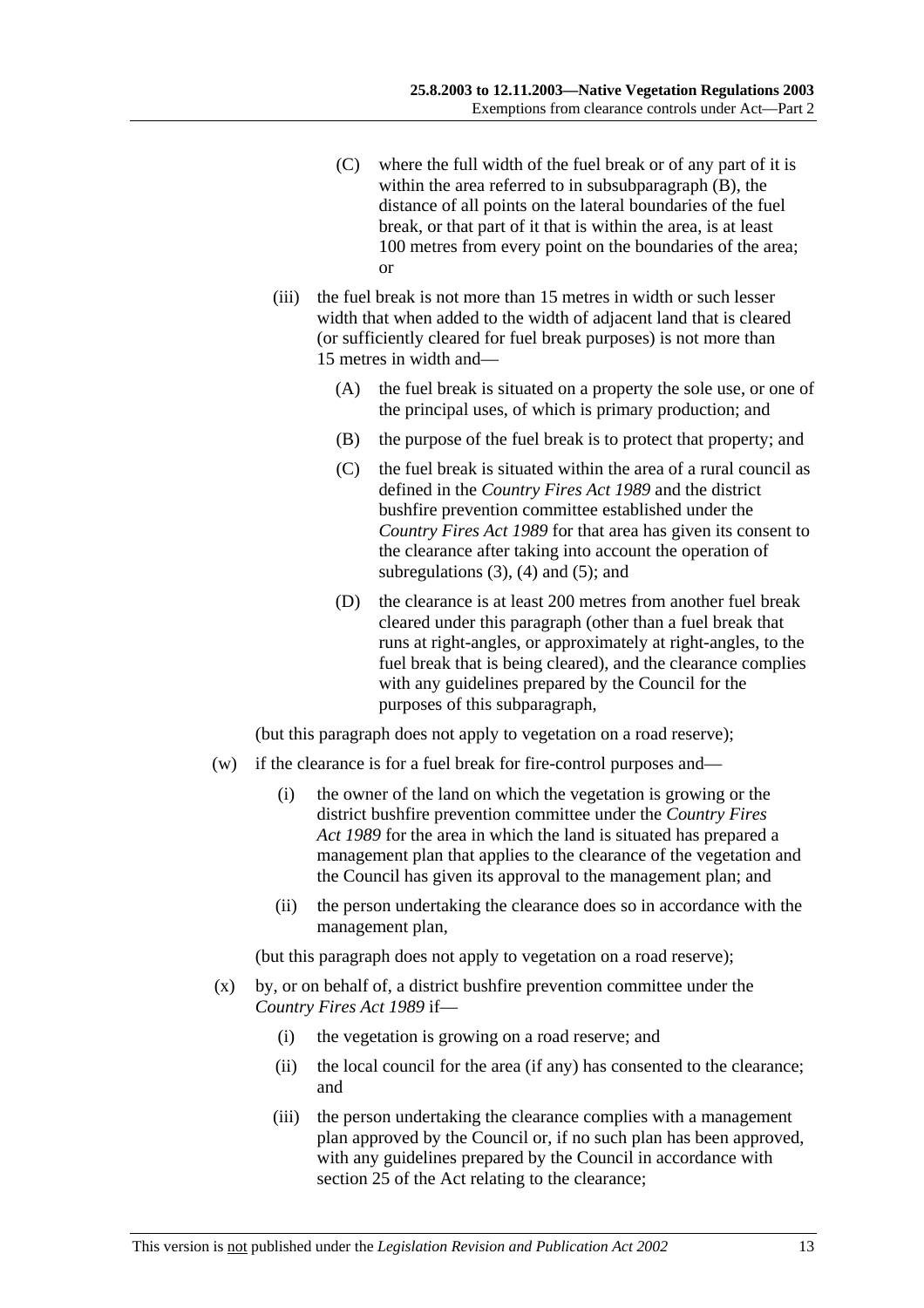- $(v)$  by, or on behalf of, a local council if—
	- (i) the vegetation is growing on a road reserve in the area of the council; and
	- (ii) the person undertaking the clearance complies with a management plan relating to the clearance prepared by the local council and approved by the Council or, if no such plan has been prepared and approved, with any guidelines prepared by the Council in accordance with section 25 of the Act relating to the clearance;
- (z) by, or on behalf of, a rural council as defined in the *Country Fires Act 1989* for a fuel break for fire-control purposes if—
	- (i) the fuel break is not more than 5 metres in width or such lesser width that when added to the width of adjacent land that is cleared (or is sufficiently cleared for fuel break purposes) is not more than 5 metres in width and—
		- (A) the vegetation is on a reserve (other than a road reserve) vested in the council or the care, control and management of which is vested in the council; and
		- (B) the purpose of the fuel break is to protect the reserve; and
		- (C) the fuel break will be bounded on one side by a boundary of the reserve or will be situated on both sides of a boundary of the reserve; and
		- (D) the person undertaking the clearance complies with a management plan relating to the clearance prepared by the rural council and approved by the Council; or
	- (ii) the fuel break is not more than 15 metres in width or such lesser width that when added to the width of adjacent land that is cleared (or is sufficiently cleared for fuel break purposes) is not more than 15 metres in width and—
		- (A) the district bushfire prevention committee established under the *Country Fires Act 1989* for that area has given its consent to the clearance after taking into account the operation of subregulations (3), (4) and (5); and
		- (B) the person undertaking the clearance complies with guidelines prepared by the Council for the purposes of this subparagraph;
- $(za)$  if—
	- (i) the clearance is for fire prevention or fire protection purposes in a reserve constituted under the *National Parks and Wildlife Act 1972* or in a wilderness protection zone or area constituted under the *Wilderness Protection Act 1992*; and
	- (ii) the clearance is undertaken in accordance with a standard operating procedure determined or approved by the Council for the purposes of this provision;
- (zb) if the clearance comprises the taking of—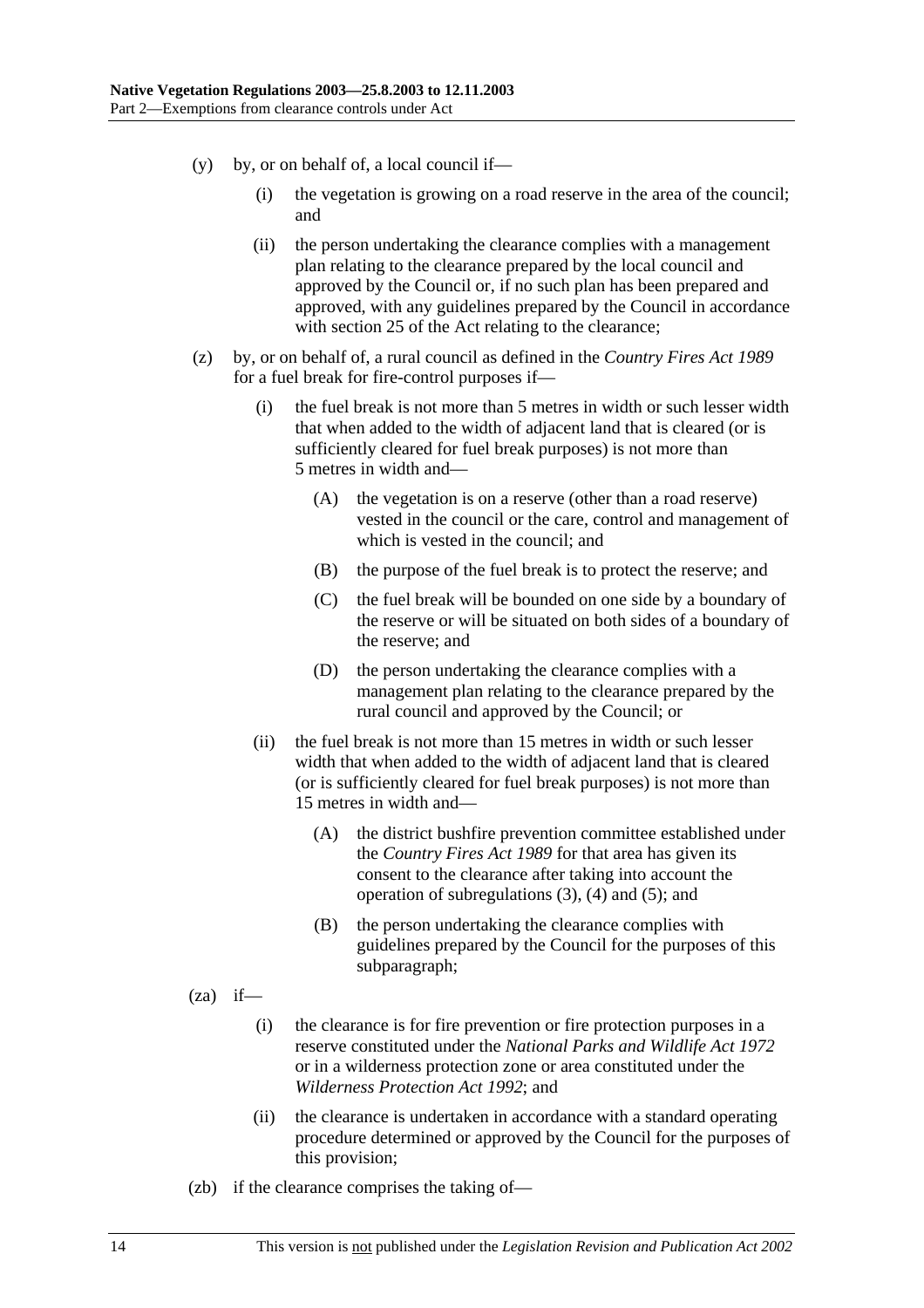- (i) a specimen; or
- (ii) a cutting for propagation; or
- (iii) such part of a plant as is required in order to obtain the seeds of the plant,

and does not cause substantial damage to the plant;

- $(zc)$  if—
	- (i) the clearance is incidental to exploratory operations authorised under the *Mining Act 1971* or the *Petroleum Act 2000*; and
	- (ii) the clearance is undertaken in accordance with accepted industry environmental management practices for facilitating the regrowth of native vegetation, recognised by the Council for the purposes of this subparagraph; and
	- (iii) there is no other practicable alternative that would involve no clearance or the clearance of less vegetation or the clearance of vegetation that is less significant or (if relevant) the clearance of vegetation that has been degraded to a greater extent than the vegetation proposed to be cleared;
- $(zd)$  if—
	- (i) the clearance is incidental to operations authorised under the *Mining Act 1971* or the *Petroleum Act 2000*; and
	- $(ii)$
- (A) in the case of operations authorised under the *Mining Act 1971*, the clearance is undertaken in accordance with a management plan under that Act and the Council has signified that, as a result of work undertaken in accordance with that plan, there will be a significant environmental benefit on the site of the operations or within the same region of the State, or the person undertaking the operations has, on application to the Council to proceed with clearing the vegetation in accordance with this provision, made a payment into the Fund of an amount considered by the Council to be sufficient to achieve a significant environmental benefit in the manner contemplated by section 21(6) of the Act; and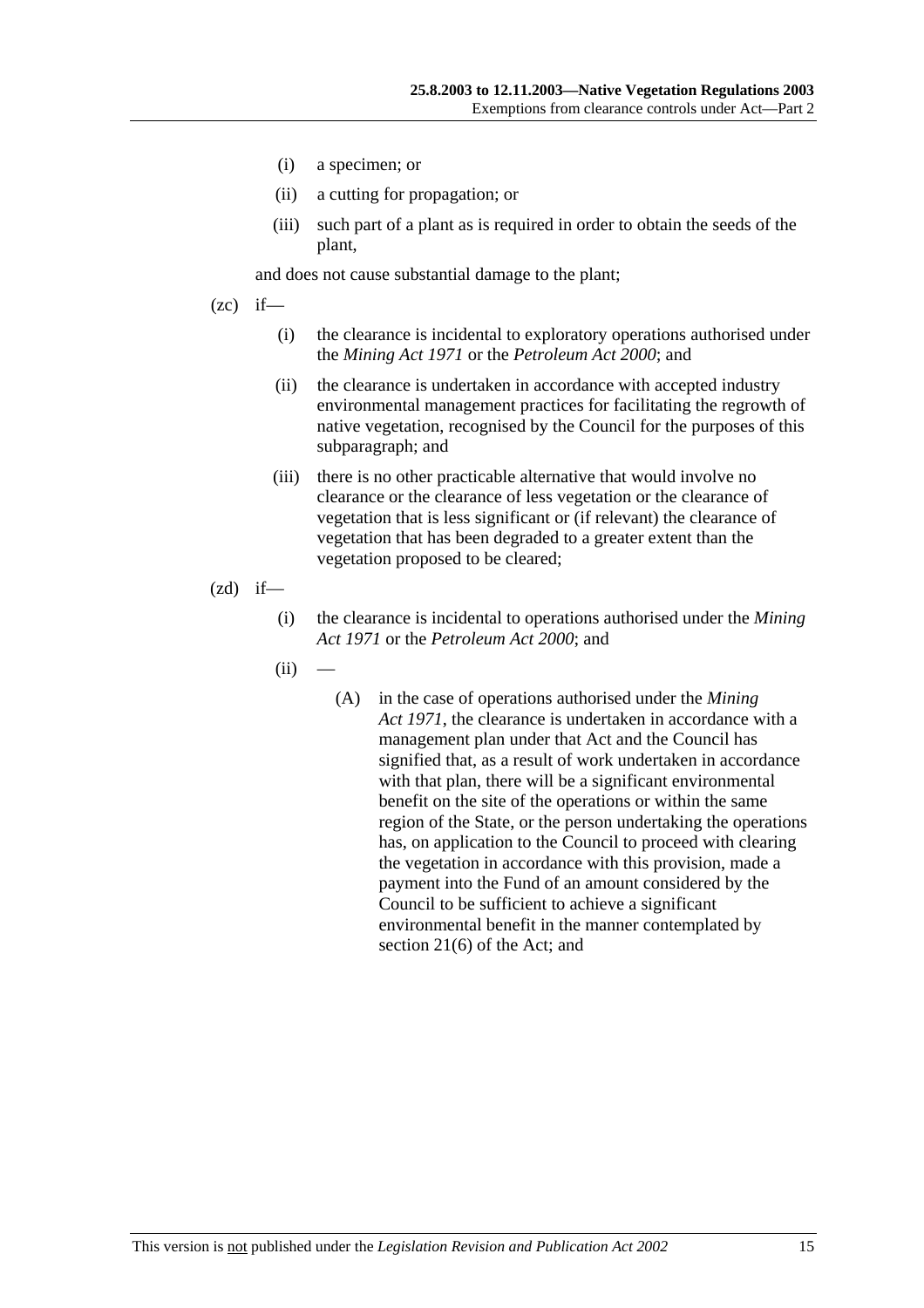- (B) in the case of operations authorised under the *Petroleum Act 2000*, the clearance is undertaken in accordance with a statement of environmental objectives under that Act and the Council has signified that, as a result of work undertaken in accordance with that statement, there will be a significant environmental benefit at the site of the operations or within the same region of the State, or the person undertaking the operations has, on application to the Council to proceed with clearing the vegetation in accordance with this provision, made a payment into the Fund of an amount considered by the Council to be sufficient to achieve a significant environmental benefit in the manner contemplated by section 21(6) of the Act;
- (ze) if the clearance is incidental to mining operations at a private mine at which mining operations have not been discontinued for a period exceeding 12 months at any time after 21 November 1984;
- $(zf)$  if—
	- (i) the land on which the vegetation is situated was used for cultivation, pasture or forestry within 5 years immediately before the proposed clearance occurs; and
	- (ii) the clearance is necessary to maintain the land so that it can continue to be used for cultivation, pasture or forestry to the extent to which it had been used for that purpose within the immediately preceding 5 years; and
	- (iii) the vegetation to be cleared consists only of plants or parts of plants that have grown or have regrown in the immediately preceding 5 years; and
	- (iv) either—
		- (A) the vegetation has a stem diameter at the lowest point on the stem above ground level of 150 millimetres or less; or
		- (B) the vegetation is of the genus *Xanthorrhoea*;
- $(2g)$  if—
	- (i) the native vegetation to be cleared comprises plants that are used, or are to be used, for grazing by domestic animals; and
	- (ii) the purpose of the clearance is to maintain the value of the native vegetation for the purpose of pasture; and
	- (iii) the clearance is in accordance with practices used during the previous 10 years on the land on which the vegetation is growing for the purpose of maintaining pasture; and
	- (iv) the clearance is undertaken in accordance with a management plan that has been prepared by, or on behalf of, the owner of the land on which the vegetation is growing or by the soil conservation board for the soil conservation district in which the land is situated and has been approved by the Council;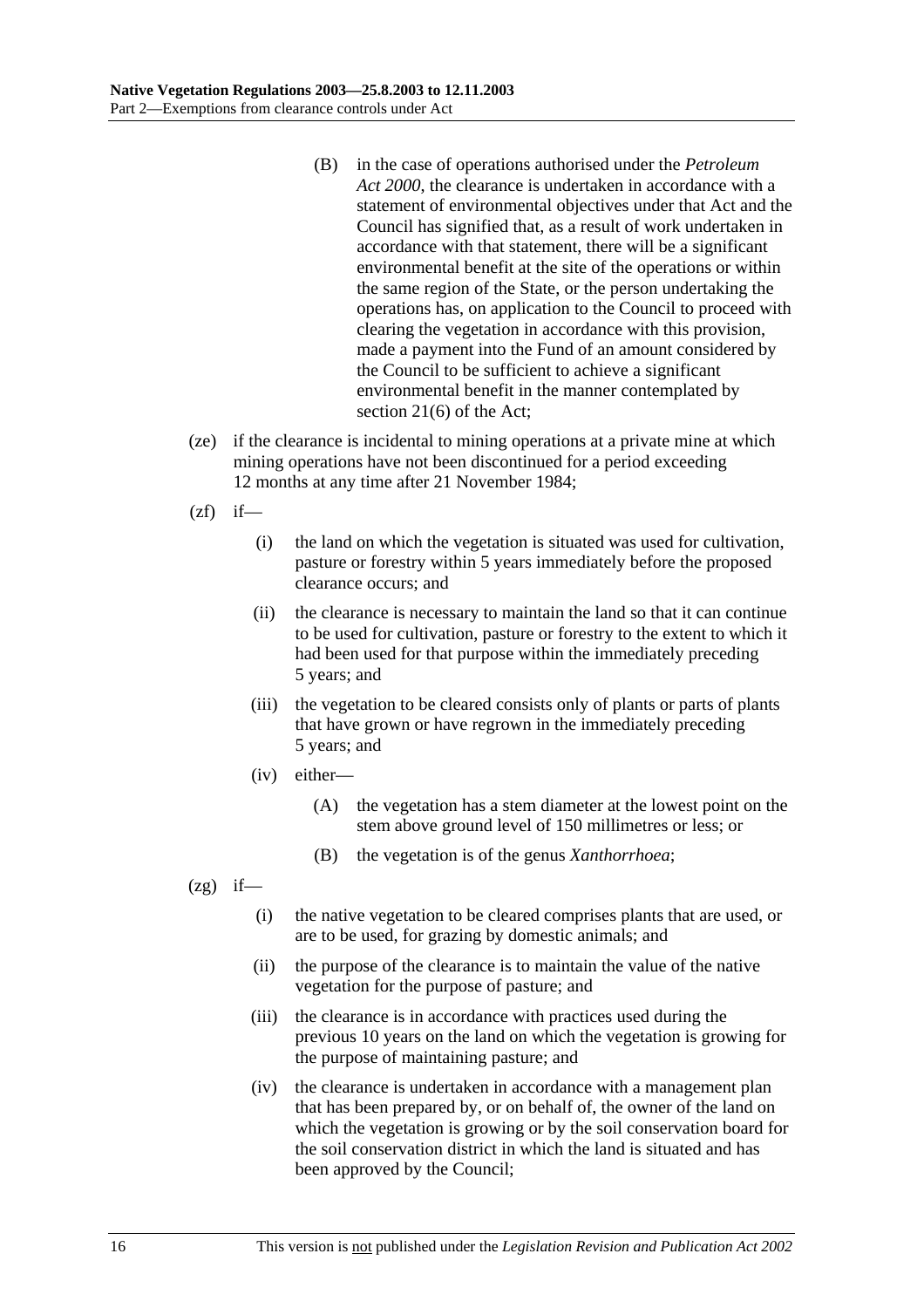- (zh) by grazing domestic stock on land in a manner and at a rate that will not cause permanent degradation of the native vegetation on the land but only if—
	- (i) the manner and rate of grazing is consistent with the manner in which, and the rate at which, the land has been grazed by domestic stock of the same species during the previous 10 years; or
	- $(ii)$
- (A) the owner of the land has prepared a management plan that applies to grazing of vegetation on the land by the relevant species of animal; and
- (B) the owner of the land has satisfied the Council that the management plan complies with guidelines that have been prepared by the Council in accordance with section 25 of the Act; and
- (C) the Council has given its approval to the management plan and, where the land on which the vegetation is growing is pastoral land, the Pastoral Board has also given its approval to the management plan; and
- (D) the grazing occurs in accordance with the management plan;
- (zi) if the purposes of the clearance is to preserve or enhance biological diversity and—

$$
(i) \quad -
$$

- (A) the owner of the land has prepared a management plan that provides for monitoring the effects of the clearance; and
- (B) the owner of the land has satisfied the Council that the management plan complies with guidelines that have been prepared by the Council in accordance with section 25 of the Act; and
- (C) the Council has given its approval to the management plan; and
- (D) the clearance is undertaken in accordance with the management plan; or
- (ii) the clearance is undertaken in accordance with guidelines that apply to the clearance that have been prepared by the Council in accordance with section 25 of the Act;
- (zj) if the vegetation is causing land management problems because it is detrimentally affecting other native vegetation, or is growing on land previously cleared of native vegetation, and—
	- $(i)$
- (A) the owner of the land has prepared a management plan relating to the proposed clearance; and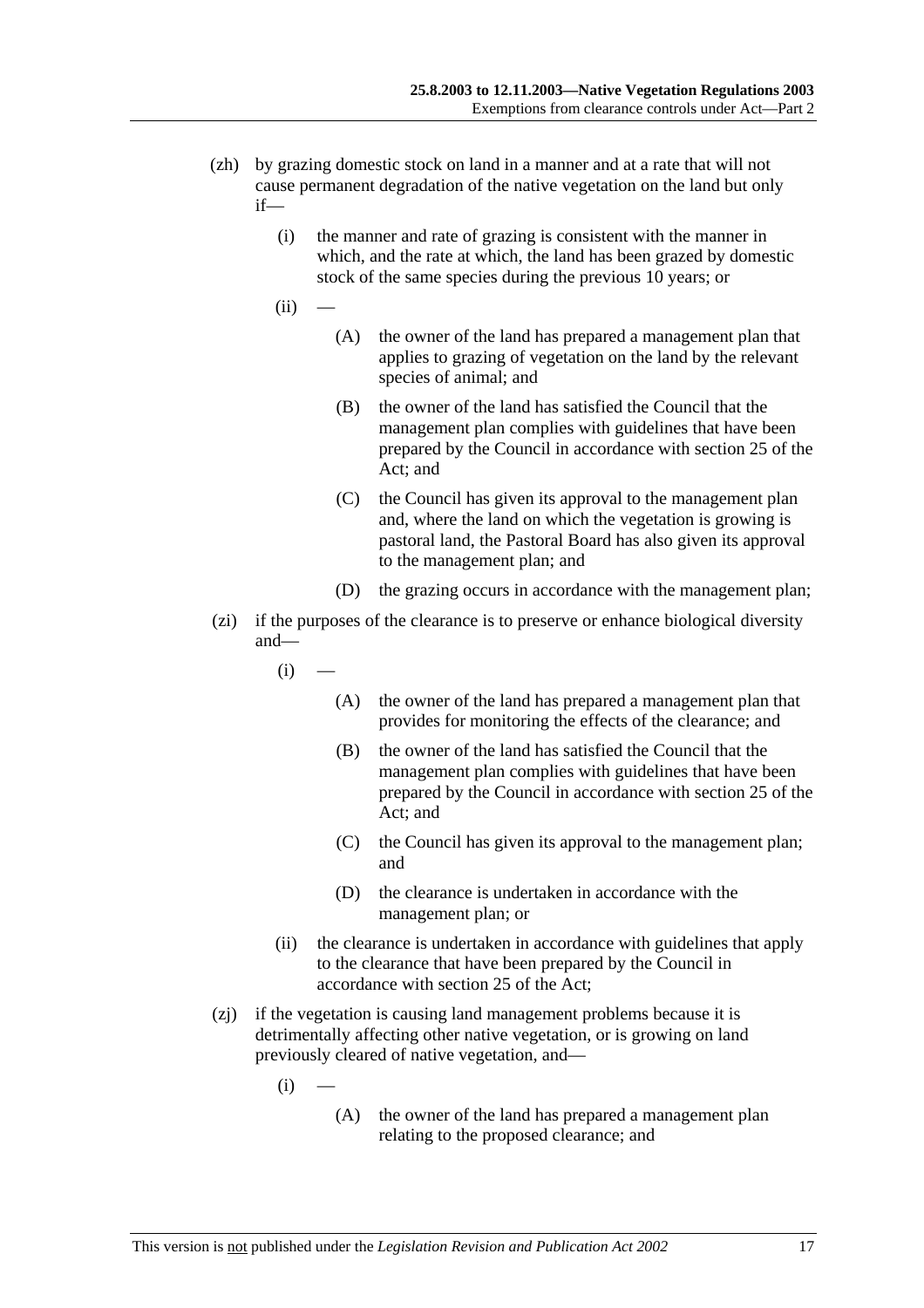- (B) the owner of the land has satisfied the Council that the management plan complies with guidelines that have been prepared by the Council in accordance with section 25 of the Act; and
- (C) the Council has given its approval to the management plan; and
- (D) the clearance is undertaken in accordance with the management plan; or
- (ii) the clearance is undertaken in accordance with guidelines that have been prepared by the Council in accordance with section 25 of the Act;

 $(zk)$  if—

- (i) it is not reasonably practicable to comply with an obligation under the *Animal and Plant Control (Agricultural Protection and Other Purposes) Act 1986* to destroy or control animals or plants without at the same time destroying, damaging or otherwise clearing native vegetation; and
- (ii) the person undertaking the clearance complies with guidelines relating to the clearance prepared by the Council in accordance with section 25 of the Act after consultation with the Animal and Plant Control Commission (in addition to any other consultation required by that section),

(and the operation of this paragraph extends to vegetation on land that is subject to a heritage agreement but does not apply to vegetation on a road reserve);

- $(zl)$  if—
	- (i) the land on which the vegetation is situated is in the County of Cardwell or within the hundreds of Stirling, Willalooka, Duffield, Landseer, Peacock, Marcollat, Minecrow, Woolumbool, Townsend, Lochaber, Murrabinna, Spence or Joyce; and
	- (ii) the clearance is to provide cleared land—
		- (A) for the purposes of the construction or maintenance of water management works within the meaning of the *South Eastern Water Conservation and Drainage Act 1992* by, or on behalf of, the South Eastern Water Conservation and Drainage Board pursuant to section 34 of that Act; or
		- (B) for the purposes of the implementation of the Project under the *Upper South East Dryland Salinity and Flood Management Act 2002* by, or on behalf of, the relevant Minister under that Act; and
	- (iii) the Board, the relevant Minister or a person acting on behalf of the Board or that Minister has prepared a management plan in relation to the clearance of the vegetation and the Native Vegetation Council has given its approval to the plan; and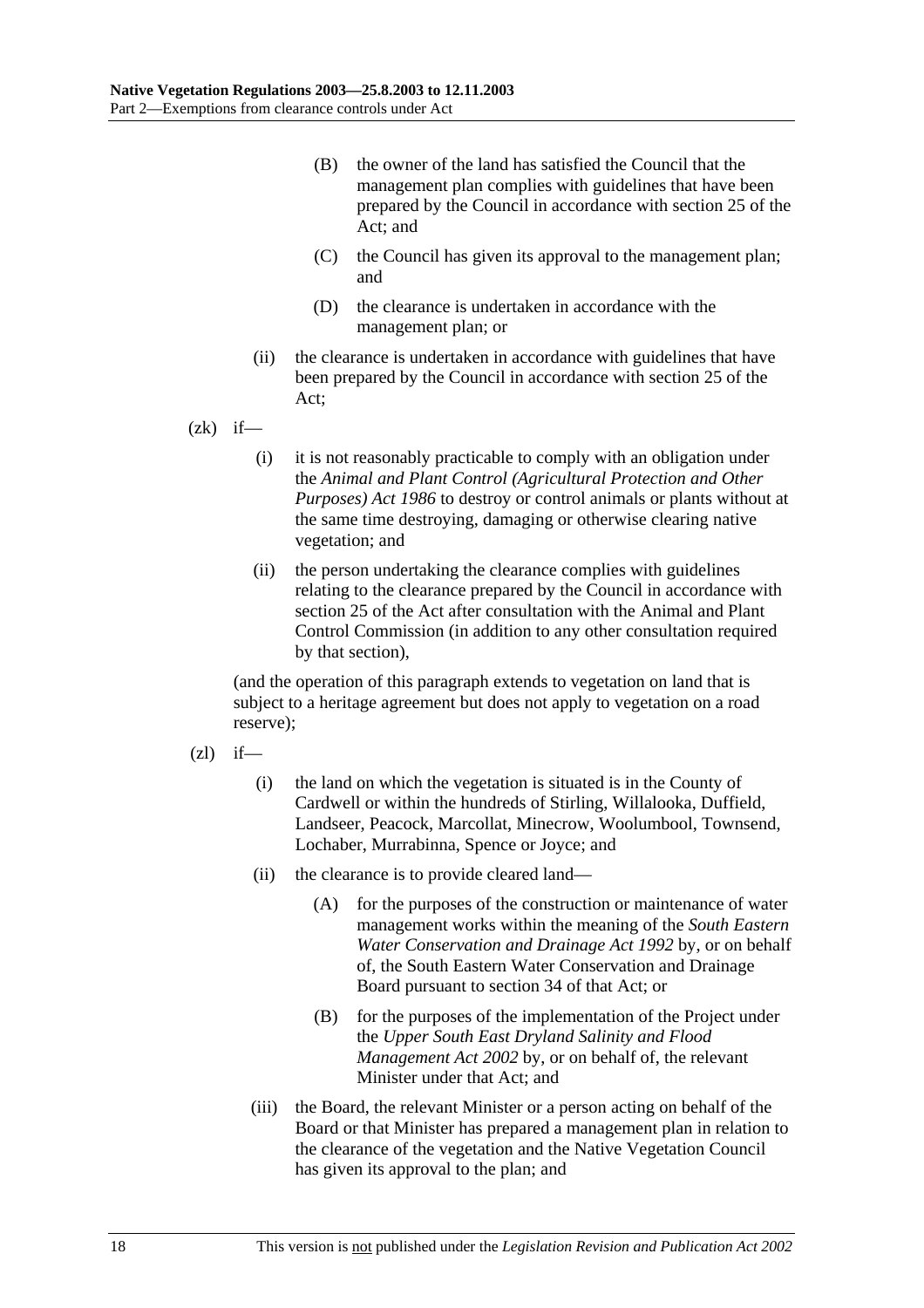- (iv) the clearance is undertaken in accordance with the management plan;
- $(zm)$  if—
	- (i) the land on which the vegetation is situated is in the County of Flinders or Robinson; and
	- (ii) the clearance is necessary to preserve or augment an underground water supply of a city or town; and
	- (iii) the clearance has been requested by the local council; and
	- (iv) the owner of the land or the person who has the care, control and management of the land has prepared a management plan in relation to the clearance of the vegetation and the Native Vegetation Council has given its approval to the plan; and
	- (v) the clearance is undertaken in accordance with the management plan.
- (2) For the purposes of paragraph (m) of subregulation (1), the Council must, when considering a management plan under that paragraph, have regard to the following:
	- (a) the need to protect people and property; and
	- (b) the need to preserve vegetation for such of the reasons set out in paragraphs (a) to (k) (inclusive) of Schedule 1 of the Act as are applicable; and
	- (c) if the Council is of the opinion that there is more than one effective method of clearing native vegetation in the relevant circumstances, the need for the person undertaking the clearance to use the method of clearance that will cause the least environmental damage.
- (3) The decision of a district bushfire prevention committee to consent to the proposed clearance of land under subregulation  $(1)(v)(iii)(C)$  or  $(z)(ii)(A)$  must be made in accordance with guidelines relating to the clearance of native vegetation for firecontrol purposes in the committee's area adopted by the Council under section 25 of the Act.
- (4) If relevant guidelines have not been adopted by the Council, the district bushfire prevention committee must, when making its decision, have regard to the following:
	- (a) the need to protect land used for primary production; and
	- (b) the need to preserve the vegetation for such of the reasons set out in paragraphs (a) to (k) (inclusive) of Schedule 1 of the Act as are applicable.
- (5) If a district bushfire prevention committee is of the opinion that there is more than one effective method of clearing native vegetation in the circumstances of an application for its consent under subregulation  $(1)(v)(iii)(C)$  or  $(z)(ii)(A)$ , it must, if it gives its consent to the clearance and subject to any relevant guidelines adopted by the Native Vegetation Council, direct the applicant to use the method of clearance that will cause the least environmental damage.
- (6) A committee's consent to clearance under subregulation  $(1)(v)(iii)(C)$  or  $(z)(ii)(A)$  is subject to—
	- (a) a condition that the applicant comply with a direction (if any) given to the applicant under subregulation (5); and
	- (b) such other conditions as the committee imposes.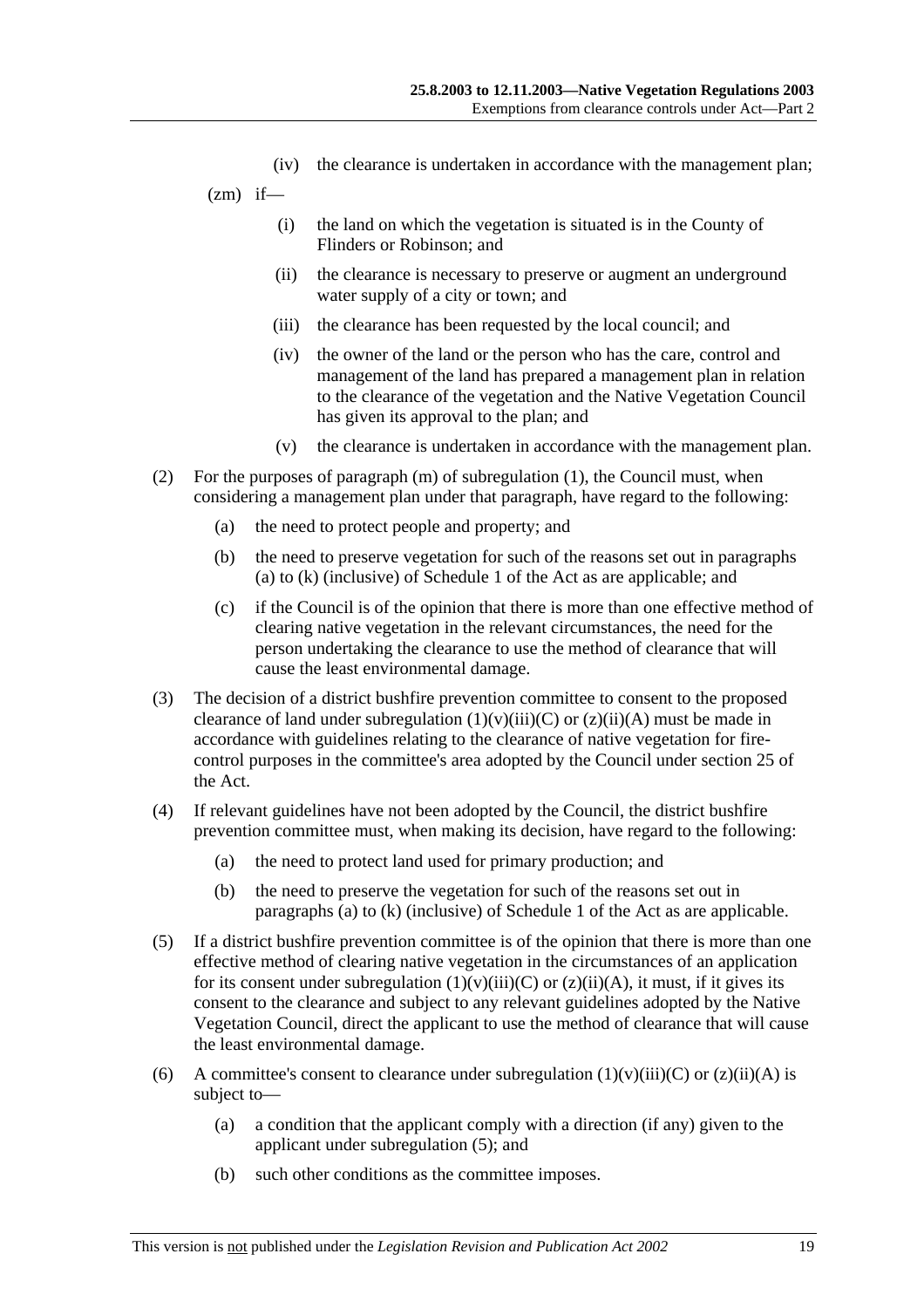(7) The Council may, by notice in the Gazette, declare that subparagraph (ii) of paragraph (v) of subregulation (1) applies in relation to an area of a mallee scrub community identified in the notice and may, by subsequent notice in the Gazette, vary or revoke such a declaration.

#### **6—Restrictions on clearance of vegetation**

- (1) Native vegetation may not be cleared pursuant to regulation  $5(1)(k)$  if—
	- (a) the vegetation is situated within any of the following areas:
		- (i) sections 13, 135, 136, 224, 225, 227, 228, 229, 230, 285, 368, 492, 512, 530 and D in the Hundred of Waterhouse;
		- (ii) part sections 13, 30, 223 and 225 that are in the Hundred of Waterhouse;
		- (iii) that part of section 214 that is within the township of Robe;
		- (iv) that part of part section 369, Hundred of Waterhouse, that is east of Christine Drive and Lake Road; or
	- (b) the vegetation—
		- (i) consists of a tree (including a dead tree) where the diameter of the trunk of the tree at 300 millimetres from the base of the tree is 600 millimetres or more; and
		- (ii) is situated within the 1956 flood plain of the River Murray, other than where the vegetation is within the area of a city or township.
- (2) Native vegetation may not be cleared pursuant to regulation  $5(1)(a)$ ,  $(b)$ ,  $(i)$ ,  $(q)$ ,  $(r)$ ,  $(s)$ ,  $(t)$ ,  $(u)$ ,  $(v)$  or  $(z)$  if—
	- (a) the clearance would be contrary to the requirements of a condition attached to a consent to clearance granted by the Council under the Act or by the Native Vegetation Authority under the repealed Act or of an order of a court under the Act or the repealed Act; or
	- (b) the vegetation was sown or planted in compliance with a condition attached to a consent to clearance granted by the Council under the Act or by the Native Vegetation Authority under the repealed Act or in compliance with an order of a court under the Act or the repealed Act.
- (3) In this regulation—

*township* has the same meaning as in the *Local Government Act 1999*.

### **7—Compliance with management plan**

A person must not—

- (a) clear native vegetation in contravention of a management plan under regulation 5; or
- (b) fail to comply with the terms or requirements of regulation 5.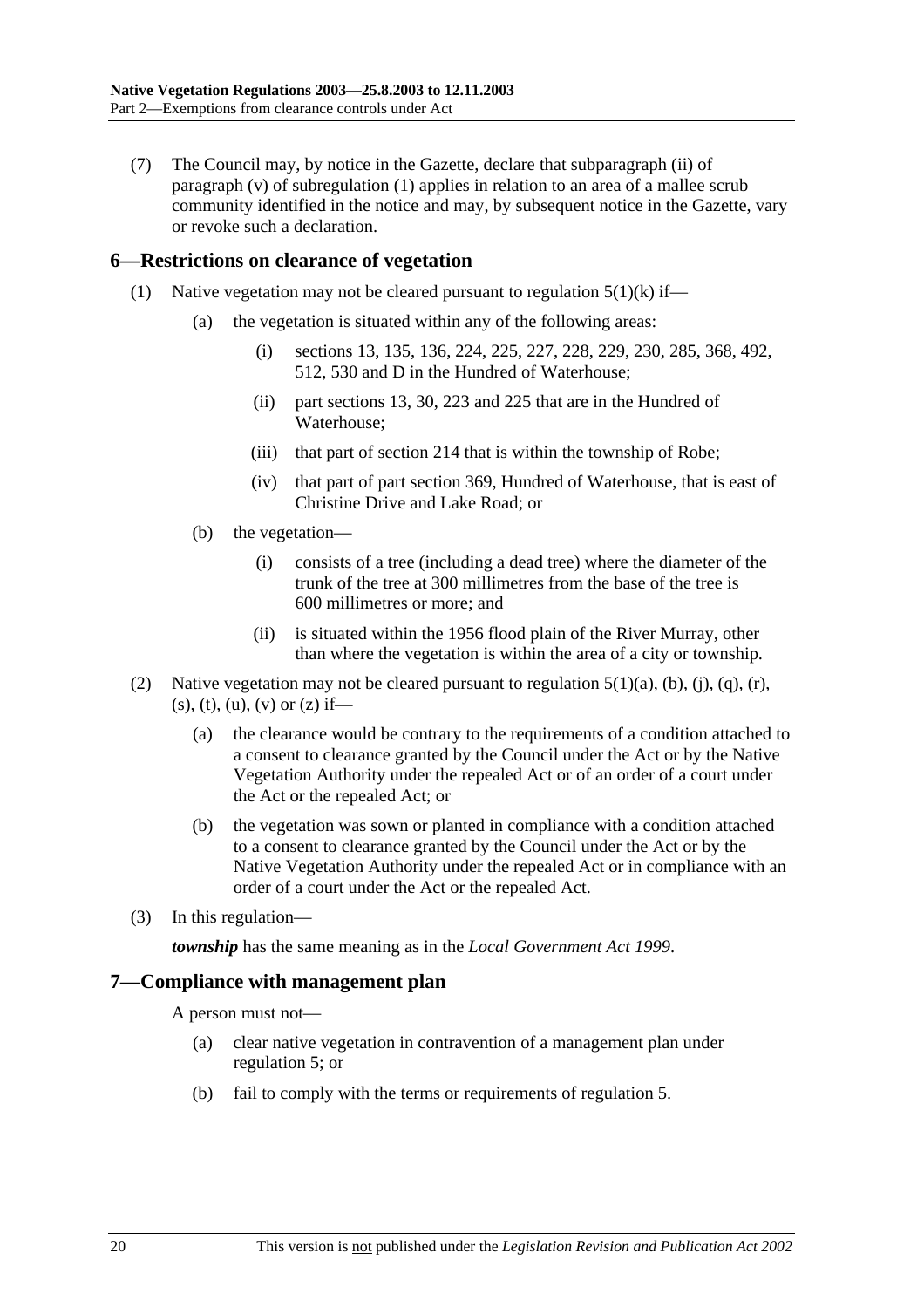## **Part 3—Application for consent**

### **8—Application for consent**

- (1) For the purposes of section  $28(3)(b)(iia)$  of the Act, the prescribed number of copies is 1.
- (2) For the purposes of section 28(3)(b)(iii) of the Act, the prescribed fee is \$400 plus the fee referred to in subregulation (3).
- (3) The fee payable by an applicant for consent to clear native vegetation for the preparation of the report referred to in section 28(3)(b)(iia) of the Act is the Minister's estimate of the reasonable cost of preparing a report of that kind determined after consultation with the Council.
- (4) The Council may remit payment of, or refund, the whole, or part, of a fee payable or paid in relation to an application (including a fee for a report under section  $28(3)(b)(ii)$  of the Act).
- (5) For the purposes of section 28(5) of the Act, any agency, instrumentality, person or body approved by the Council as an entity that may prepare a report of the relevant kind is specified.

## **Part 4—Miscellaneous**

### **9—Definition of native vegetation**

For the purposes of the Act and these regulations—

*native vegetation* includes a dead tree of a species indigenous to South Australia if—

- (a) the diameter of the trunk of the tree at 300 millimetres from the base of the tree is 600 millimetres or more; and
- (b) the tree provides or has the potential to provide, or is a part of a group of trees or other plants (whether alive or dead) that provides, or has the potential to provide, a habitat for animals of a listed threatened species under the *Environment Protection and Biodiversity Conservation Act 1999* of the Commonwealth.

### **10—Interest**

- (1) Interest accrues from the end of the period referred to in section  $31D(4)(a)$  or 31E(6)(a) of the Act at the prime bank rate for the relevant financial year.
- (2) Interest accrues on unpaid interest at 6 monthly intervals from the end of the period referred to in subregulation (1).
- (3) In this regulation—

*prime bank rate* for a particular financial year means the corporate loan reference rate applied by the Commonwealth Bank of Australia for corporate lending on the first trading day of the Bank in that financial year.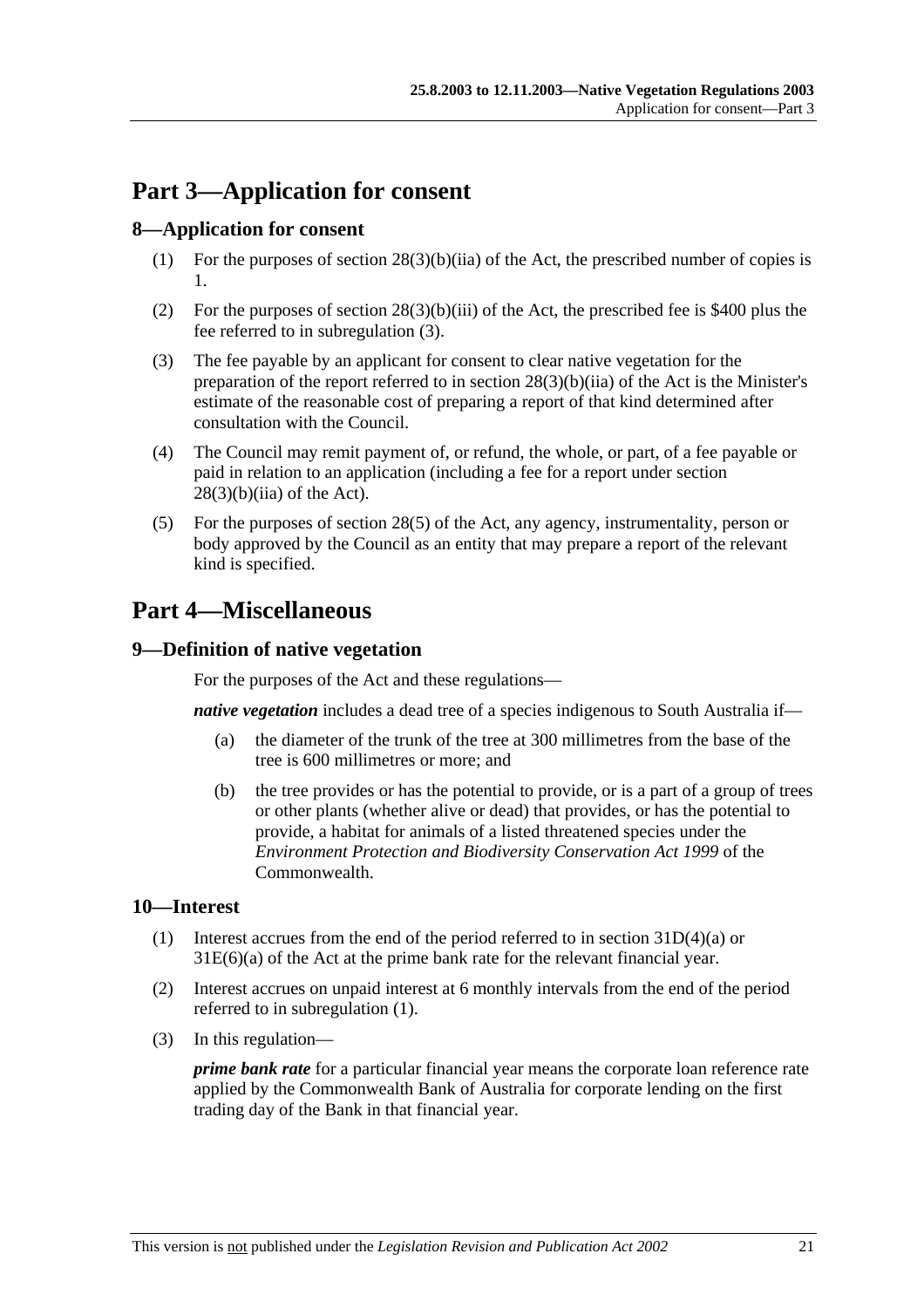### **11—Prescribed form (section 33C(8) of Act)**

For the purposes of section 33C(8) of the Act, the form set out in Schedule 2 is prescribed.

### **12—Service of notices**

Notice may be served under the Act on a land owner—

- (a) personally; or
- (b) by posting it to the land owner at the address of the land owner last known to the person or body serving the notice.

### **13—Use of money paid under regulations**

Money standing to the credit of the Fund on account of a payment into the Fund under Part 2 of these regulations must, as far as practicable, be used—

- (a) to establish or regenerate native vegetation on land that is within the same region of the State as the land that is to be cleared by virtue of the exemption under that Part and that has been selected by the Council for that purpose after having regard to the Regional Biodiversity Plan or Plans (if any) approved by the Minister that apply within that region; and
- (b) to preserve and maintain that vegetation once established or reinstated.

#### **14—Revocation**

The *Native Vegetation Regulations 1991* (*Gazette 18.4.1991 p1311*), as varied, are revoked.

## **Schedule 1—Specified species of vegetation for the purposes of regulation 5(1)**

River red gum *Eucalyptus camaldulensis*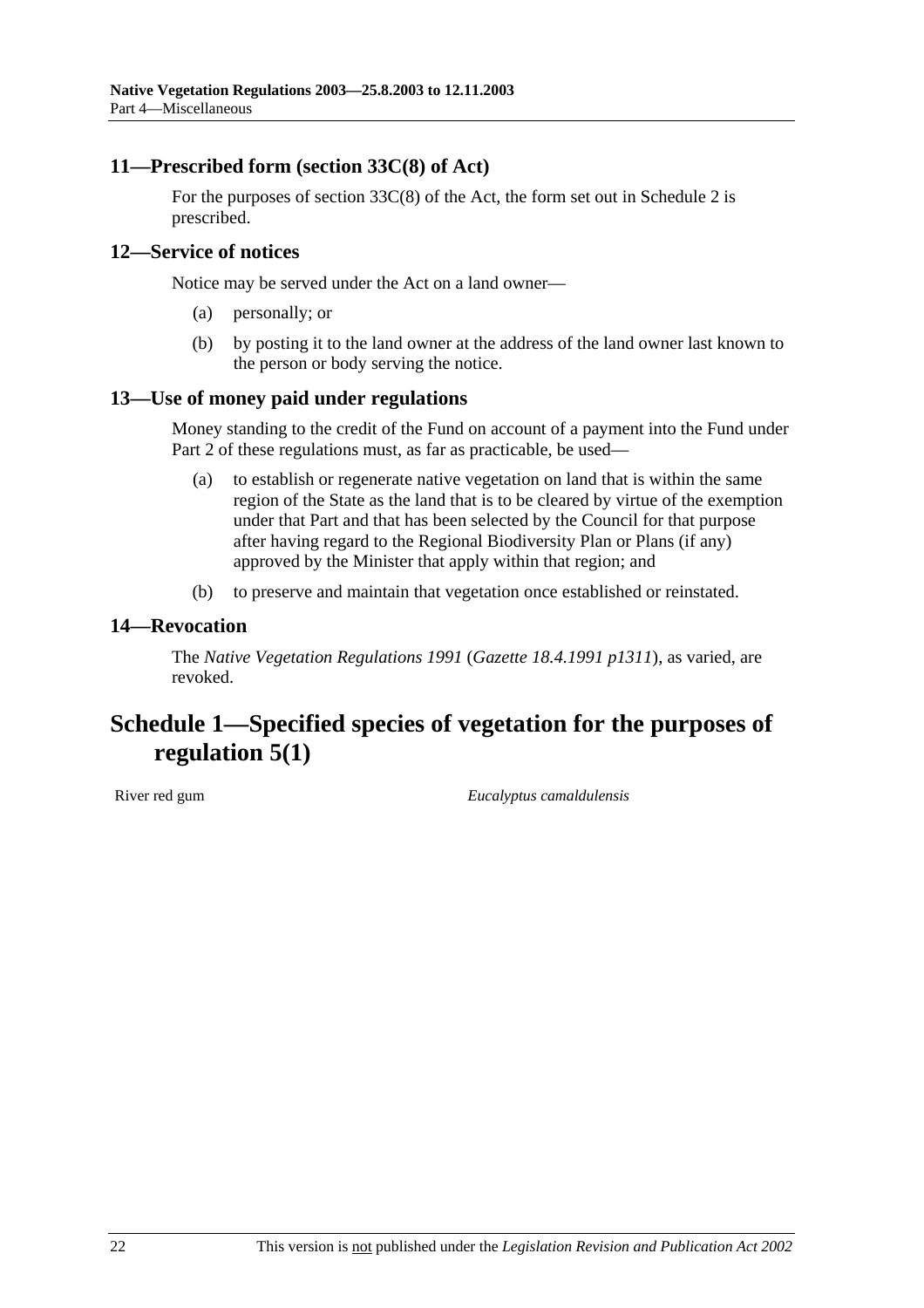## **Schedule 2—Notice under section 33C(8) of Act**

Native Vegetation Act 1991

#### Notice of information relating to a warrant

- Section 33C of the Native Vegetation Act 1991 provides for the issuing and execution of NOTE: a warrant in various cases. A warrant has been issued under the Act and the following information is provided in relation to this matter:
- The name of authorised officer executing the warrant is: 1.

This person is an authorised officer under the Native Vegetation Act 1991.

- This warrant was issued by the following magistrate: 2.
- $3.$ This warrant was issued on

 $a.m./p.m.$ ät

4. The warrant authorises the following course of action:

A warrant expires at the expiration of 1 month from the date of its issue.

A person may be guilty of an offence if he or she fails to comply with a requirement under the Act or hinders an authorised officer in the lawful exercise of a power under the Act. The maximum penalty for an offence is \$5 000. (A person is not required to answer any question if to do so might incriminate the person or make the person liable to a criminal penalty.)

(Authorised officer executing warrant)

(Date)